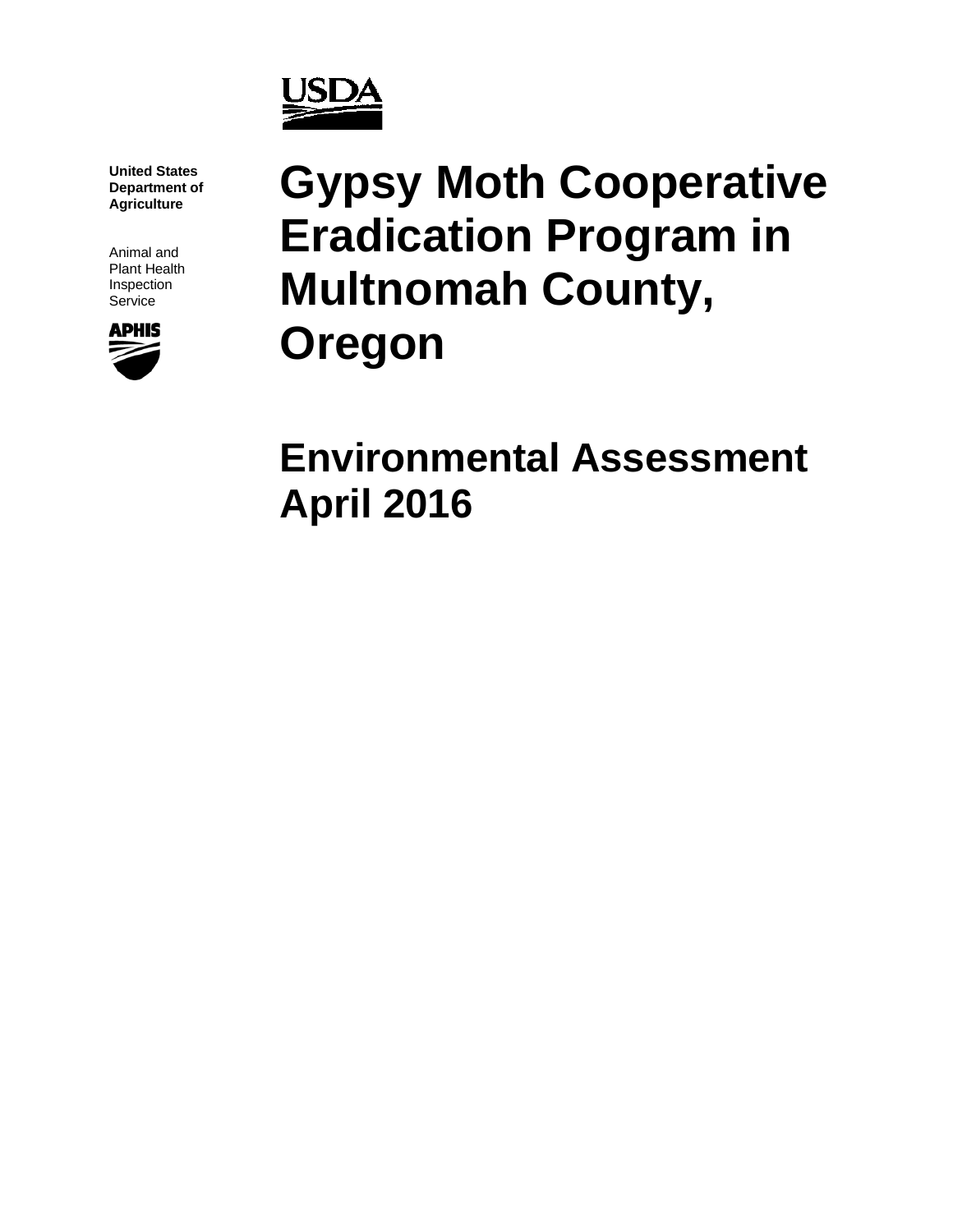# **Gypsy Moth Cooperative Eradication Program in Multnomah County, Oregon**

# **Environmental Assessment, April 2016**

#### **Agency Contacts:**

Anthony Man-Son-Hing National GM Program Manager USDA/APHIS/PPQ 920 Main Campus Drive Raleigh, NC 27606

The U.S. Department of Agriculture (USDA) prohibits discrimination in all its programs and activities on the basis of race, color, national origin, sex, religion, age, disability, political beliefs, sexual orientation, or marital or family status. (Not all prohibited bases apply to all programs.) Persons with disabilities who require alternative means for communication of program information (Braille, large print, audiotape, etc.) should contact USDA's TARGET Center at (202) 720–2600 (voice and TDD).

To file a complaint of discrimination, write USDA, Director, Office of Civil Rights, Room 326–W, Whitten Building, 1400 Independence Avenue, SW, Washington, DC 20250–9410 or call (202) 720–5964 (voice and TDD). USDA is an equal opportunity provider and employer.

Mention of companies or commercial products in this report does not imply recommendation or endorsement by the U.S. Department of Agriculture over others not mentioned. USDA neither guarantees nor warrants the standard of any product mentioned. Product names are mentioned solely to report factually on available data and to provide specific information.

This publication reports research involving pesticides. All uses of pesticides must be registered by appropriate State and/or Federal agencies before they can be recommended.

CAUTION: Pesticides can be injurious to humans, domestic animals, desirable plants, and fish or other wildlife—if they are not handled or applied properly. Use all pesticides selectively and carefully. Follow recommended practices for the disposal of surplus pesticides and pesticide containers.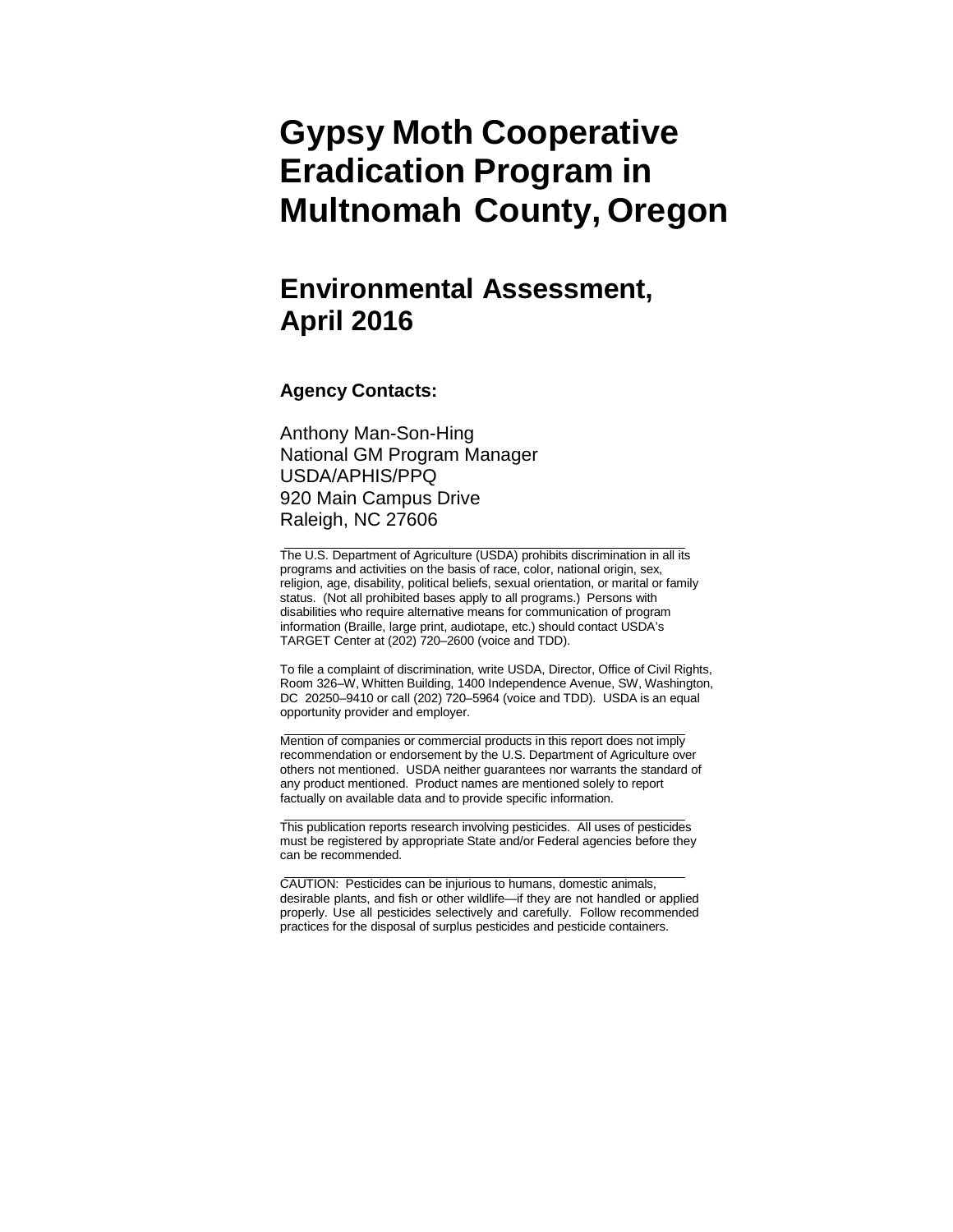# **Table of Contents**

| I.  |                                                                                                           |
|-----|-----------------------------------------------------------------------------------------------------------|
| П.  |                                                                                                           |
| Ш.  |                                                                                                           |
| IV. |                                                                                                           |
| V.  | <b>Environmental Impacts of the Proposed Action and</b>                                                   |
| VI. | B. Threatened and Endangered Species  19<br>C. Bald and Golden Eagle Protection Act  20<br>D.<br>F.<br>E. |
|     | VII. Listing of Agencies and Persons Consulted 23                                                         |
|     |                                                                                                           |

**Appendix A. Response to comments received regarding the Oregon Gypsy Moth Environmental Assessment**

**Appendix B. Map of Treatment Area**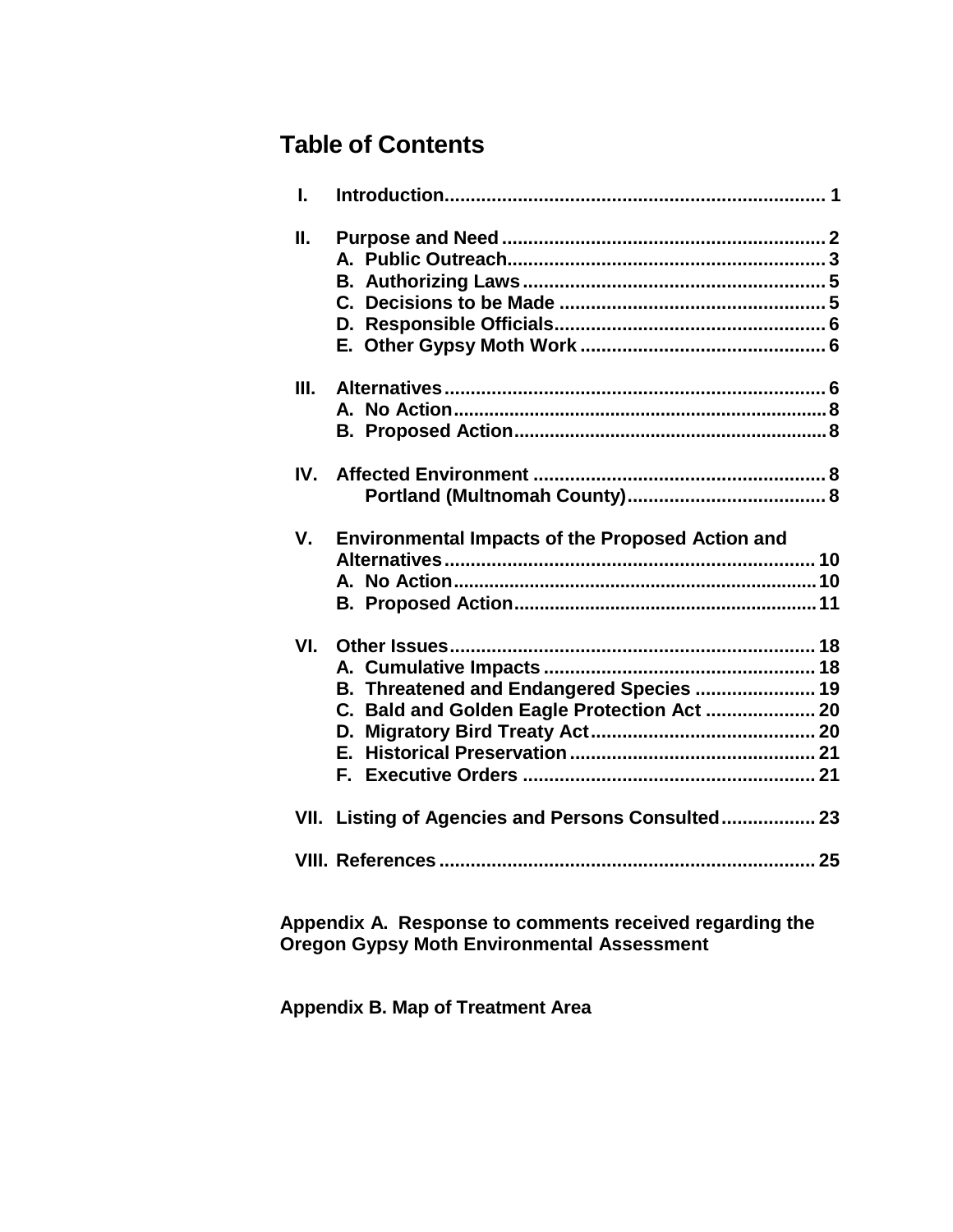# <span id="page-3-0"></span>**I. Introduction**

The gypsy moth (GM), *Lymantria dispar* L., is one of the most destructive pests of trees and shrubs in the United States. There are two types of GM—the European (also known as North American GM) and the Asian (AGM). The European GM was originally imported into Massachusetts from Europe in 1869 for silk production experiments. However, some moths were accidentally released and became established. The European GM infestation spread and now covers the entire northeastern part of the United States, from Maine south to North Carolina, and west to Michigan and parts of Wisconsin. Isolated outbreaks of European GM have also occurred west of the Mississippi River. The Asian gypsy moth (AGM) (including *Lymantria dispar asiatica*, *Lymantria dispar japonica*, *Lymantria albescens*, *Lymantria umbrosa*, and *Lymantria postalba*) is an exotic pest not known to occur in the United States. AGM may pose more of a risk compared to the European GM. Unlike the flightless female European GM, AGM females are active fliers. Their ability to fly long distances makes it probable that AGM could spread quickly throughout the United States. The European gypsy moth has more than 250 known host plants but prefers oak, while the AGM has a much broader host range, including larch, oak, poplar, alder, willow, and some evergreens. Establishment of GM in the United States would pose a major threat to the environment, the urban, suburban, and rural landscapes, and the forestry industry.

The GM life cycle begins in the early spring with the hatching of first instar larvae from eggs laid the previous summer. Newly hatched larvae hang by silken threads and are caught by the wind and, thereby, are dispersed to other trees in forests. Small larvae begin feeding on leaves. GM larvae go through 5 or 6 feeding stages. Between stages, the GM larvae molt by shedding their skin. Larvae typically feed at night and rest in bark crevices during the day. In areas with high caterpillar densities, feeding may occur all day which can result in defoliation and, in severe cases, cause tree mortality.

Pupation generally occurs about 8 weeks after egg hatch. Once they emerge as adults, the female GM emits a pheromone that the males can detect through their antennae. The males locate the females and mate. After mating, the female lays eggs in a single mass on any solid object, including tree trunks, shrubs, nursery stock, vehicles, camping equipment, and outdoor household articles.

Heavy infestations of GM can alter ecosystems and disrupt people's lives. The larval life stage can cause defoliation and can, in extreme cases, cause tree mortality. Defoliated trees are vulnerable to other insects and diseases. Repeated or widespread defoliation events from larval feeding can alter wildlife habitat, change water quality, reduce property and esthetic value, and reduce the recreational and timber value of forested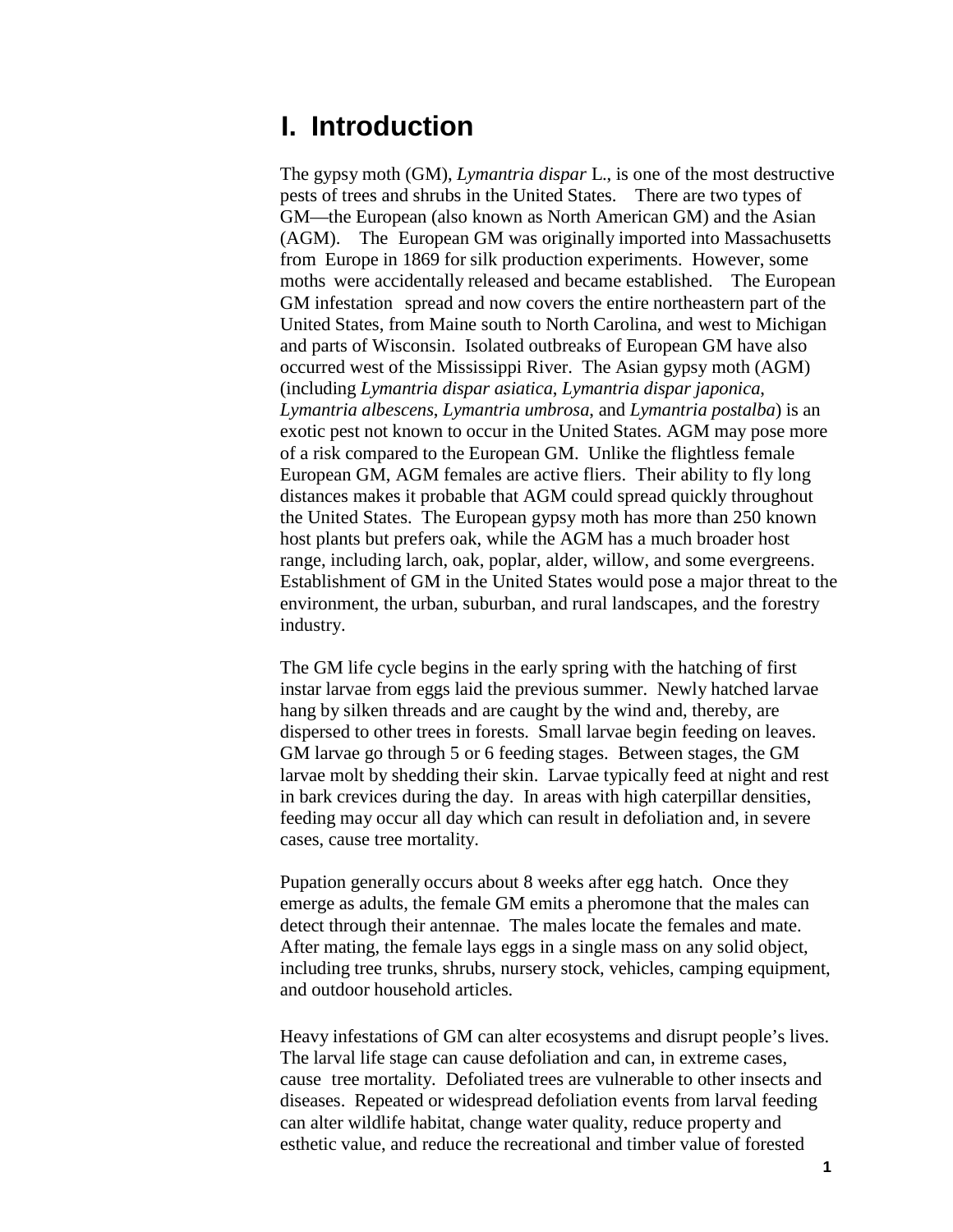areas. When present in large numbers, GM caterpillars can be a nuisance, as well as a hazard to health and safety (USDA, 1995).

# <span id="page-4-0"></span>**II. Purpose and Need**

USDA APHIS in cooperation with Oregon Department of Agriculture (ODA), propose to eradicate the GM infestation located in Multnomah County, Oregon (within the Portland metro area). The alternatives being considered have been analyzed in detail in the 1995 final environmental impact statement (EIS) for GM management in the United States and a recent supplemental EIS (USDA, 1995; 2012). The findings of that EIS regarding the alternatives being considered will be summarized and incorporated by reference into this environmental assessment (EA). The need for this proposed action is based on the potential adverse ecological and economic impacts of GM infestations on the infested and surrounding areas.

ODA has been surveying for GM populations in Oregon since 1977. Isolated infestations have been detected periodically, resulting in successful eradication efforts with the most recent program being conducted in southeast Eugene in 2009. In 2015, ODA staff trapped two AGM, one in Forest Park and another near the Port of Portland's Terminal 4 in the St. Johns area of Northwest and North Portland. Across the Columbia River in Washington another AGM was also trapped. Additionally ODA trapped two more European GM nearby, one near the Port of Portland Terminal 6 in St. Johns and another just west of Forest Park. The area contains preferred host plants that are susceptible to defoliation by both AGM and European GM, and could support successful reproduction and spread of the pest. USDA convened a technical working group to develop recommendations regarding the AGM infestation. The technical working group determined that it was likely that adult female AGM are present in the Portland/Vancouver area. Based on uncertainties regarding population levels, the working group recommended eradication to mitigate potential ecological, economic, and human impacts (USDA, 2015).

GM egg masses and pupae have been known to attach to items that people bring with them when they enter and leave Oregon. Therefore, if GM were to become established and allowed to spread throughout these areas, it could potentially spread to other areas within Oregon, as well as other parts of the country, including the surrounding States. In the absence of timely eradication action, the associated damage, defoliation, and mortality of host plants from such an occurrence could be devastating.

This EA is tiered to USDA's 1995 final EIS and 2012 supplemental EIS for GM management in the United States. Eradication is being proposed because of the isolated nature of these infestations and the threat that a reproducing population of GM would pose to the vegetation resources of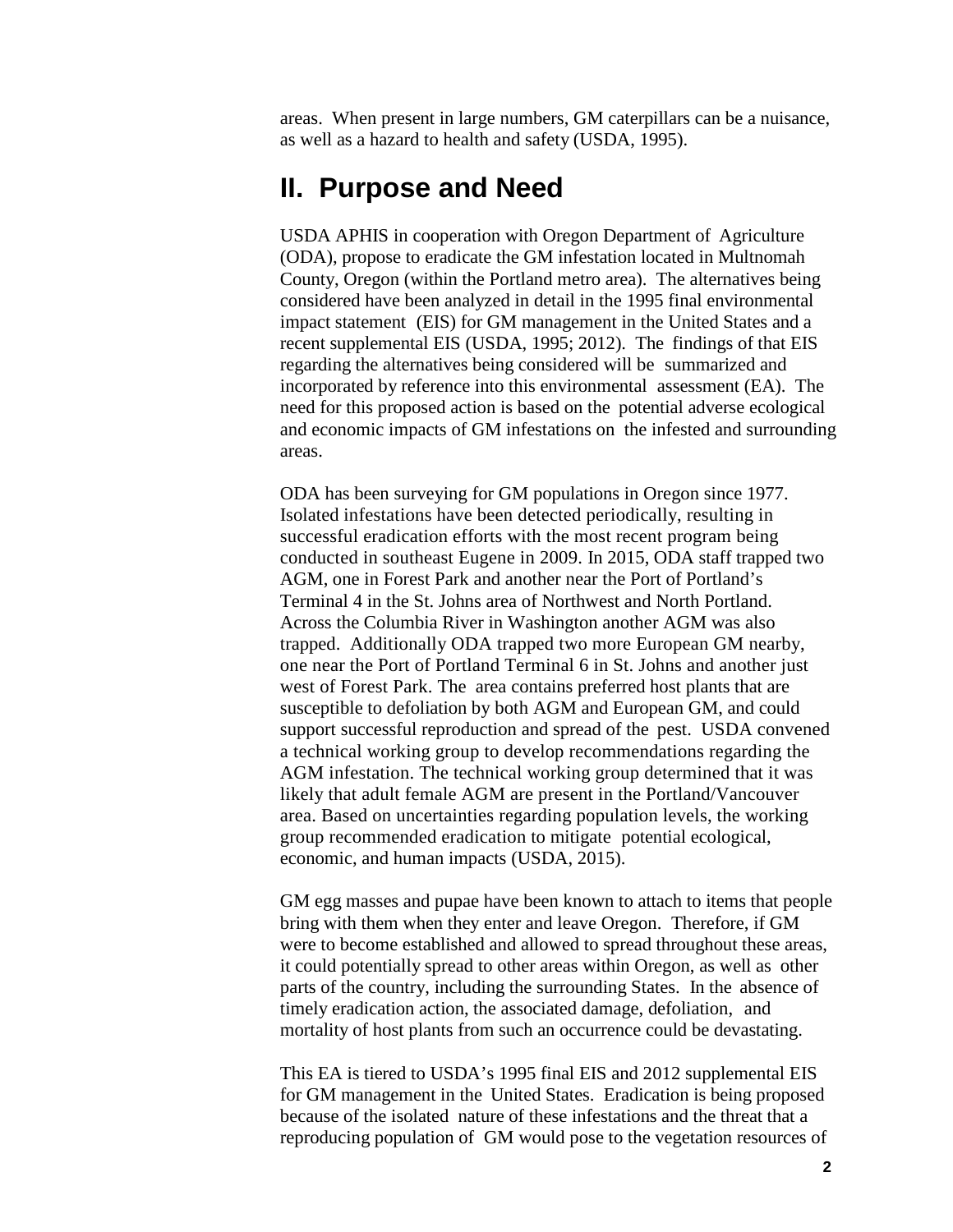this area.

This site-specific EA is designed to examine the environmental consequences in the proposed treatment areas when using a range of treatment options analyzed in the 1995 final EIS and 2012 supplemental EIS for GM management in the United States that may accomplish the program's goals. The goal of this project is to eliminate GM from the identified area in Multnomah County, Oregon.

This EA is prepared consistent with National Environmental Policy Act of 1969 (NEPA) (42 United States Code (U.S.C.) § 4231 et. seq.), the Council of Environmental Quality NEPA regulations (40 Code of Federal Regulations (CFR) part 1500 et. seq.), APHIS' NEPA implementing regulations (7 CFR part 372), and FS' NEPA implementing regulations (36 CFR part 220) for the purpose of evaluating how the proposed action and alternatives described in the following sections, if implemented, may affect the quality of the human environment.

The draft EA was made available to the public for comment starting February 12, 2016. ODA published a notice of availability for the EA in the Oregonian from February 12-14, 2016. In addition ODA published announcements in the NW Examiner and St. Johns Review announcing public meetings that were held on February 17 and 20, 2016 at James John Elementary to discuss the planned gypsy moth program. Approximately twelve commenters submitted comments to APHIS and ODA in response to the EA. Some commenters supported the proposed program while others raised concerns about the proposed treatments. Some comments received during the public open house meetings were from the same individuals who submitted similar comments in response to the public comment period for the EA. Many comments were similar in nature and are summarized in appendix A along with a response. Some comments that were received were not related to the analysis of the impacts of the preferred alternative and were noted by USDA APHIS; however, they were not summarized in the appendix.

### <span id="page-5-0"></span>**A. Public Outreach**

ODA has conducted extensive outreach activities through press releases, briefings and contact with potentially impacted stakeholders through various media sources. ODA mailed notifications about the planned program to all residents within the proposed treatment area, either directly to the owner listed in the tax-lot information, or to current residents of each street address. In addition ODA is using social media and providing direct contact with neighborhood associations as well as other media sources to provide outreach to residents and business owners in the proposed treatment area. This type of activity will continue prior to the proposed treatments as well as providing outreach to stakeholders after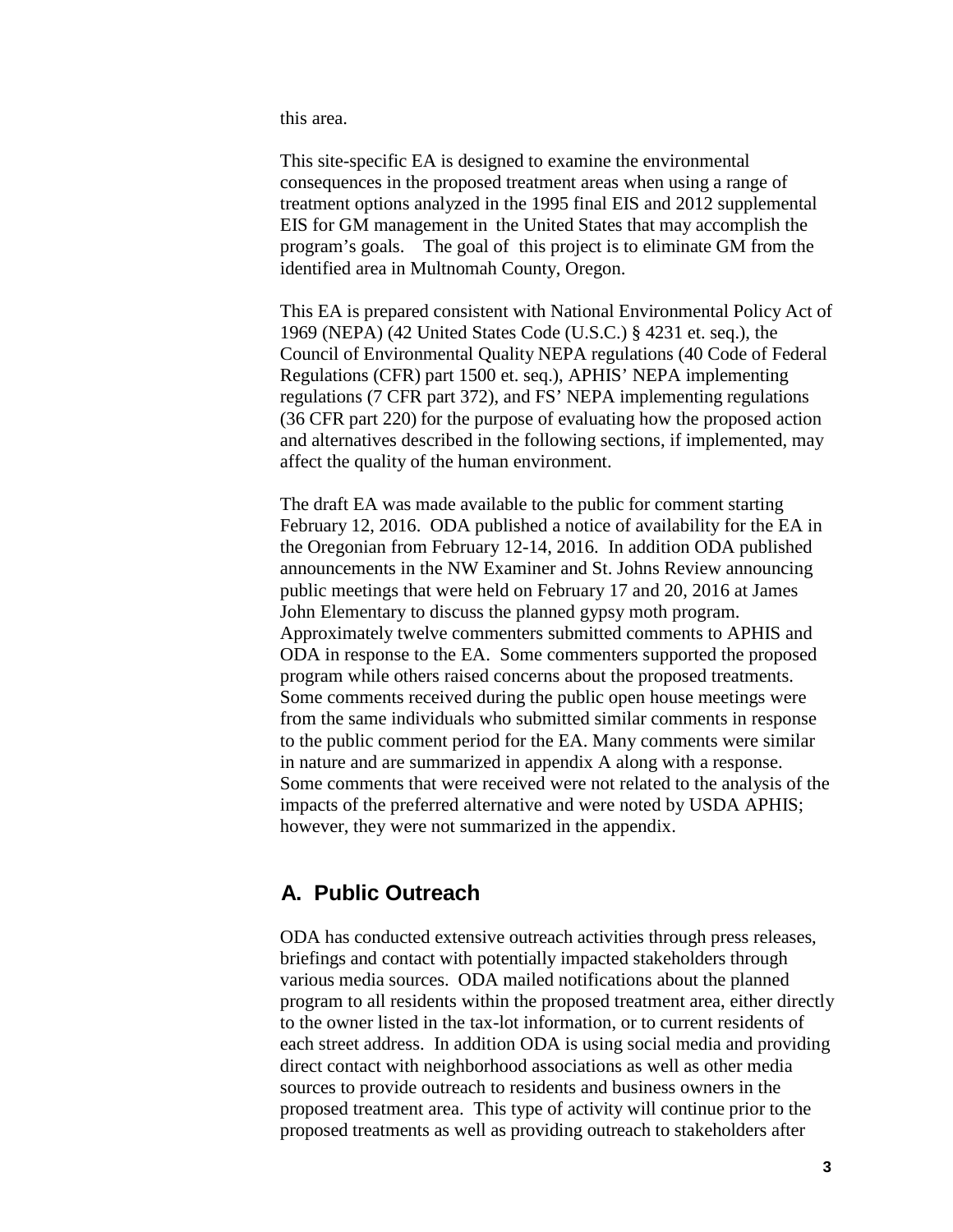treatments have been completed. Outreach will include public open house meetings and notifications to affected residents and other stakeholders. ODA published announcements in the NW Examiner and St. Johns Review announcing public meetings that were held on February 17 and 20, 2016 at James John Elementary to discuss the planned gypsy moth program. ODA and USDA, APHIS met with the St. Johns Neighborhood Association on February 8, 2016 to make a presentation regarding the proposed program and answer questions from residents and business owners. A second meeting was held with the St. Johns Neighborhood Association on March 14, 2016 with ODA and USDA, APHIS providing additional information about the treatments and answering questions from the approximately 50 attendees, including representatives from the St. Johns Tree Team, Sitton Elementary School, Occupy St. Johns, and other community organizers. ODA published a notice of availability for the EA in the Oregonian from February 12-14, 2016. Oregon State University also conducted three workshops as part of its Oregon Forest Pest Detectors Program to familiarize the public with gypsy moth biology and control. These workshops were offered at the St. Johns Community Center on February 26, 27, and March 4, 2016.

To date ODA has met and continues to work with various state agencies and Oregon State University extension personnel about the proposed program. At the county and city level ODA has conducted outreach to the Multnomah County Commissioners, Portland City council, Office of Neighborhood Involvement and Port of Portland, among others.

ODA has already conducted, or is planning outreach activities with various non-governmental agencies including the Xerces Society, Oregon Beekeepers Association, Audubon, Northwest Center for Alternatives to Pesticides, Oregon Wild, Nature Conservancy and Forest Park Conservancy, among others.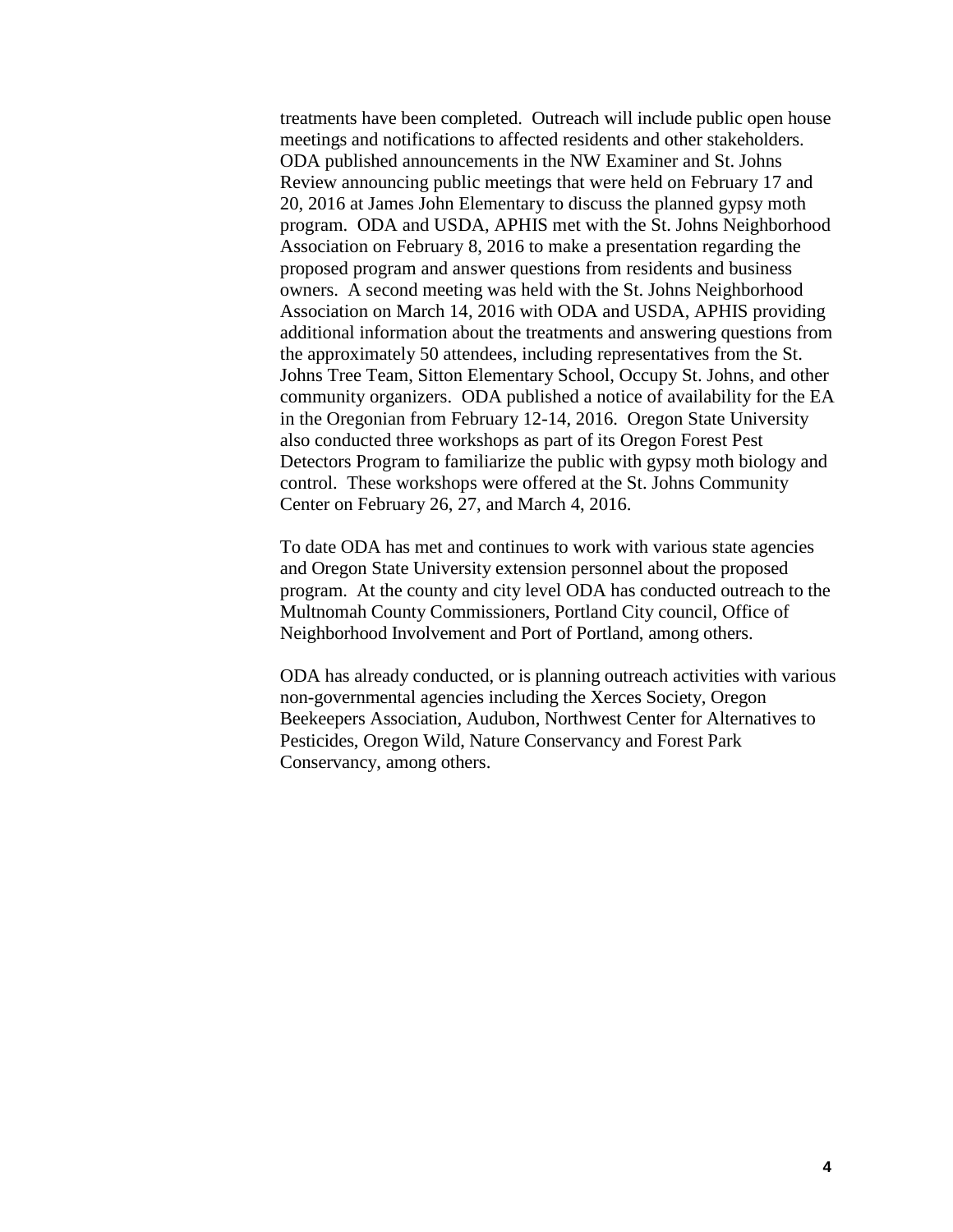### **B. Authorizing Laws**

**1. USDA Authorities** Authorization to conduct treatments for GM infestations is given in the Plant Protection Act of 2000 (7 U.S.C. section 7701), and the Cooperation with State Agencies in Administration and Enforcement of Certain Federal Laws (7 U.S.C. section 450). The Cooperative Forestry Assistance Act of 1978 (P.L. 95–313) provides the authority for Federal and State cooperation in managing forest insects and diseases. The 1990 Farm Bill (P.L. 101-624) reauthorizes the basic charter of the Cooperative Forestry Assistance Act. The National Environmental Policy Act (NEPA) of 1969 requires detailed environmental analysis of any proposed Federal action that may affect the human environment. The Federal Insecticide, Fungicide and Rodenticide Act of 1947, as amended, known as FIFRA, requires insecticides used within the United States be registered by the U.S. Environmental Protection Agency (EPA). Section 7 of the Endangered Species Act prohibits Federal actions from jeopardizing the continued existence of federally listed threatened, endangered, or candidate species or adversely affecting critical habitat of such species. Section 106 of the National Historical Preservation Act and 36 CFR part 800: Protection of Historic Properties requires the State Historic Preservation Officer be consulted regarding the proposed activities.

**2. State Authorities** ORS 570.305. This statute gives broad enabling authority to eradicate dangerous insect pests and plant diseases. It states that "the director [State Department of Agriculture], and the chief of the division of plant industry, are authorized and directed to use such methods as may be necessary to prevent the introduction into the state of dangerous insect pests and plant diseases, and to apply methods necessary to prevent the spread, and to establish control and accomplish the eradication of such pests and diseases, which may seriously endanger agricultural and horticultural interests of the state, which may be established or may be introduced, whenever in their opinion such control or eradication is possible and practicable."

# <span id="page-7-0"></span>**C. Decisions to be Made**

The preferred alternative in this document proposes a multiagency approach between APHIS and ODA. The responsible officials must decide the following:

- Should there be a cooperative treatment program, and if so, what type of treatment options should be used?
- Is the proposed action likely to have any significant impacts requiring further analysis in an environmental impact statement (EIS) if treatments are to be implemented?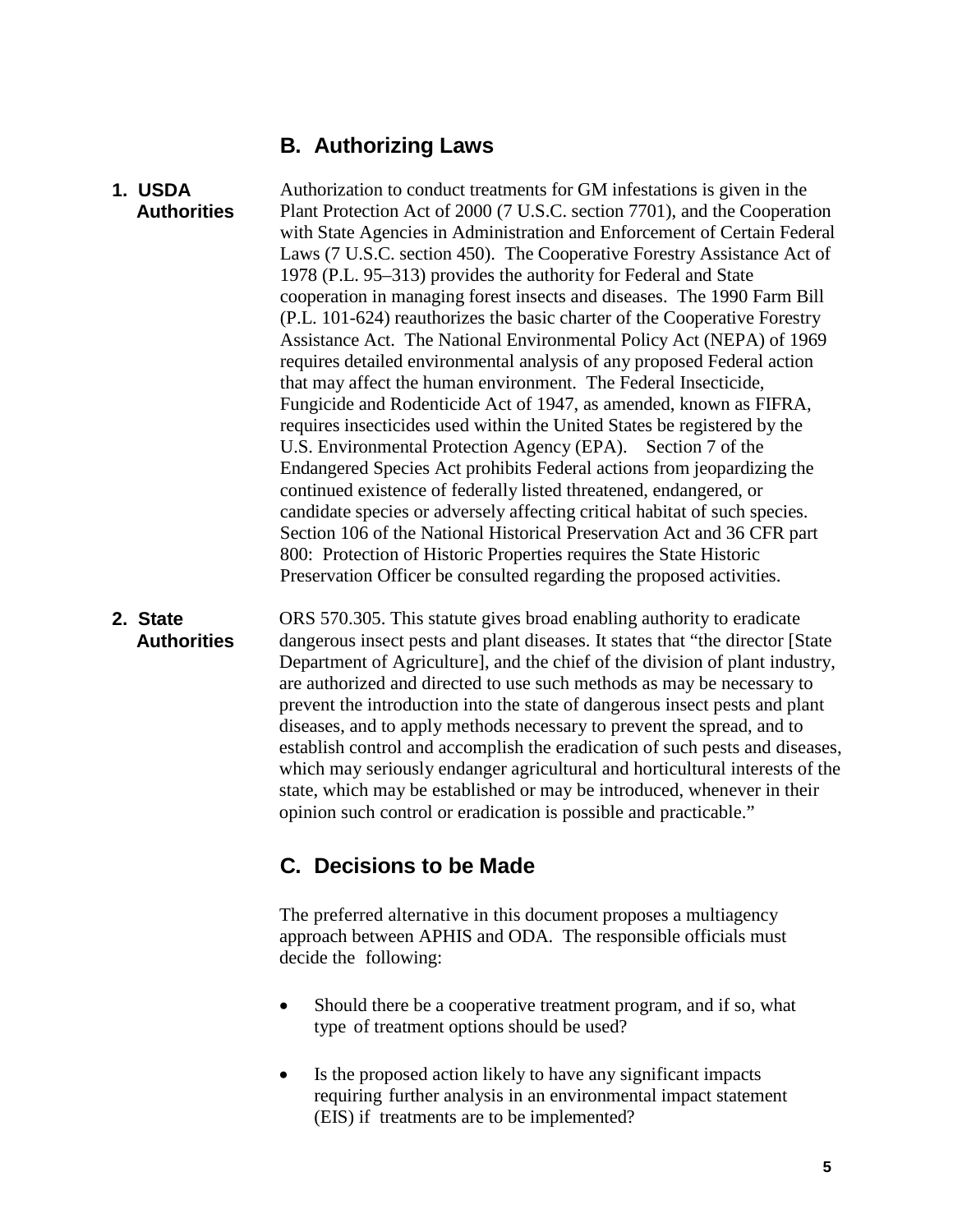### <span id="page-8-0"></span>**D. Responsible Officials**

The responsible official for the APHIS is:

Anthony Man-Son-Hing National GM Program Manager USDA/APHIS/PPQ 920 Main Campus Drive Raleigh, NC 27606

The responsible official for APHIS will make a decision before mid-April to ensure timely funding for the proposed eradication program.

The official responsible for implementation for ODA is:

Clinton Burfitt. Manager, Insect Pest and Prevention Management Program Oregon Department of Agriculture 635 Capitol St. NE Salem, OR 97301

### <span id="page-8-1"></span>**E. Other Gypsy Moth Work**

No additional GM treatment work is currently planned elsewhere in Oregon for 2016. In the event that there is a need for additional treatments a separate EA and decision notice will be issued for this work. There are proposed GM activities planned in Washington State that may be coordinated with GM work in Oregon. The Washington work is being analyzed in a separate EA and will have a separate decision notice.

# <span id="page-8-2"></span>**III. Alternatives**

This EA is tiered to the USDA's 1995 Final EIS and 2012 supplemental EIS for GM Management in the United States. The preferred alternative in the 1995 EIS is alternative 6: Suppression, Eradication, and Slow the Spread. This alternative was proposed because of the isolated nature of GM infestations in Oregon. This site-specific EA is designed to examine the environmental consequences of a range of treatment options listed under the EIS preferred alternative (alternative 6) that may accomplish the program's goal.

Under alternative 6 of the EIS, six treatment options were analyzed in the 1995 EIS with an additional treatment option analyzed in the 2012 supplemental EIS: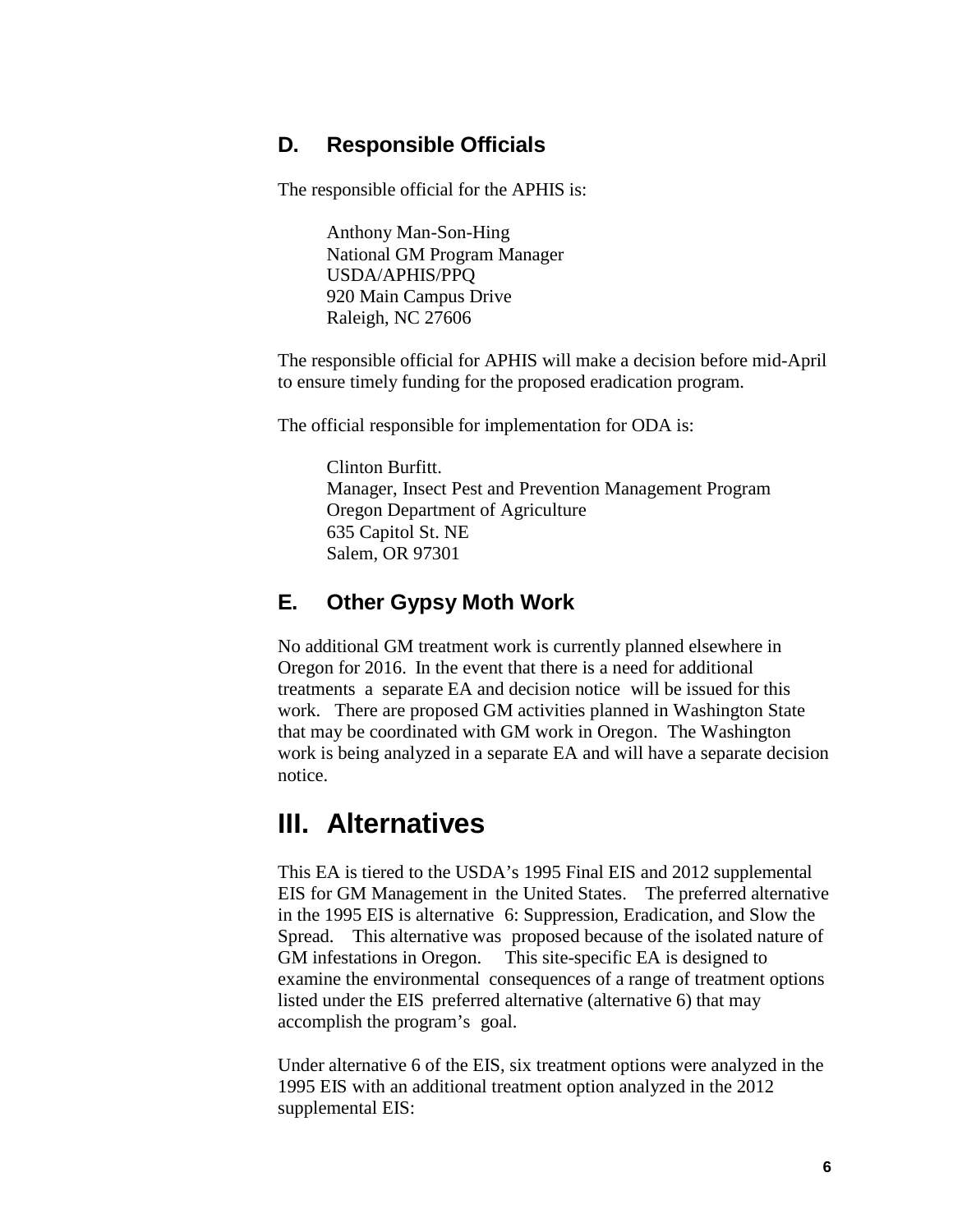- 1) Btk—a biological insecticide containing the bacterium *Bacillus thuringiensis* var *kurstaki* (Btk). The insecticide is specifically effective against caterpillars of many species of moths and butterflies, including GM.
- 2) Diflubenzuron (Dimilin<sup>®</sup>)—an insect growth regulator that interferes with the growth of some immature insects.
- 3) GM Virus (Gypcheck®)—a nucleopolyhedrosis virus which occurs naturally and is specific to GM. Gypcheck is an insecticide product made from the GM nucleopolyhedrosis virus.
- 4) Mass Trapping—a treatment that consists of large numbers of pheromone traps used to attract the male GM thus preventing them from mating with females and, thereby, causing a population reduction.
- 5) Mating Disruption—a treatment that consists of a carrier (i.e., tiny plastic flakes, beads, etc.) that release disparlure, a synthetic GM sex pheromone. The pheromone confuses male moths and prevents them from locating and mating with females.
- 6) Sterile Insect Technology—a treatment that consists of an aerial release of a large number of sterile male GM. This reduces the chance that female moths will mate with fertile males, which results in progressively fewer and fewer fertile egg masses being produced, and eventual elimination of the population.
- 7) Tebufenozide—an insecticide that controls molting in various insects and other invertebrates.

Of the treatment options listed above, Btk and diflubenzuron have proven to be the most effective eradication tools for use with small populations of GM, such as the area being proposed in this site-specific EA.

The remaining treatment options were not selected due to availability, or environmental or efficacy concerns. Diflubenzuron is an insect growth regulator that has a broader nontarget host range than Btk, and can kill many other insects in addition to moths and butterfly caterpillars. Its use may adversely affect other insect populations and, therefore, was not selected. Similar types of impacts would be expected with the use of tebufenozide. GM virus (Gypcheck®) is very host-specific, but is not widely available in the market; therefore, it was not selected. Mating disruption was not selected due to the presence of alternate life stages. Sterile insect release experiments show variable results for eradication programs and, consequently, sterile insect technology was not selected.

This EA analyzes two alternatives (1) the no action alternative and (2) the proposed action that will utilize three applications of Btk, combined with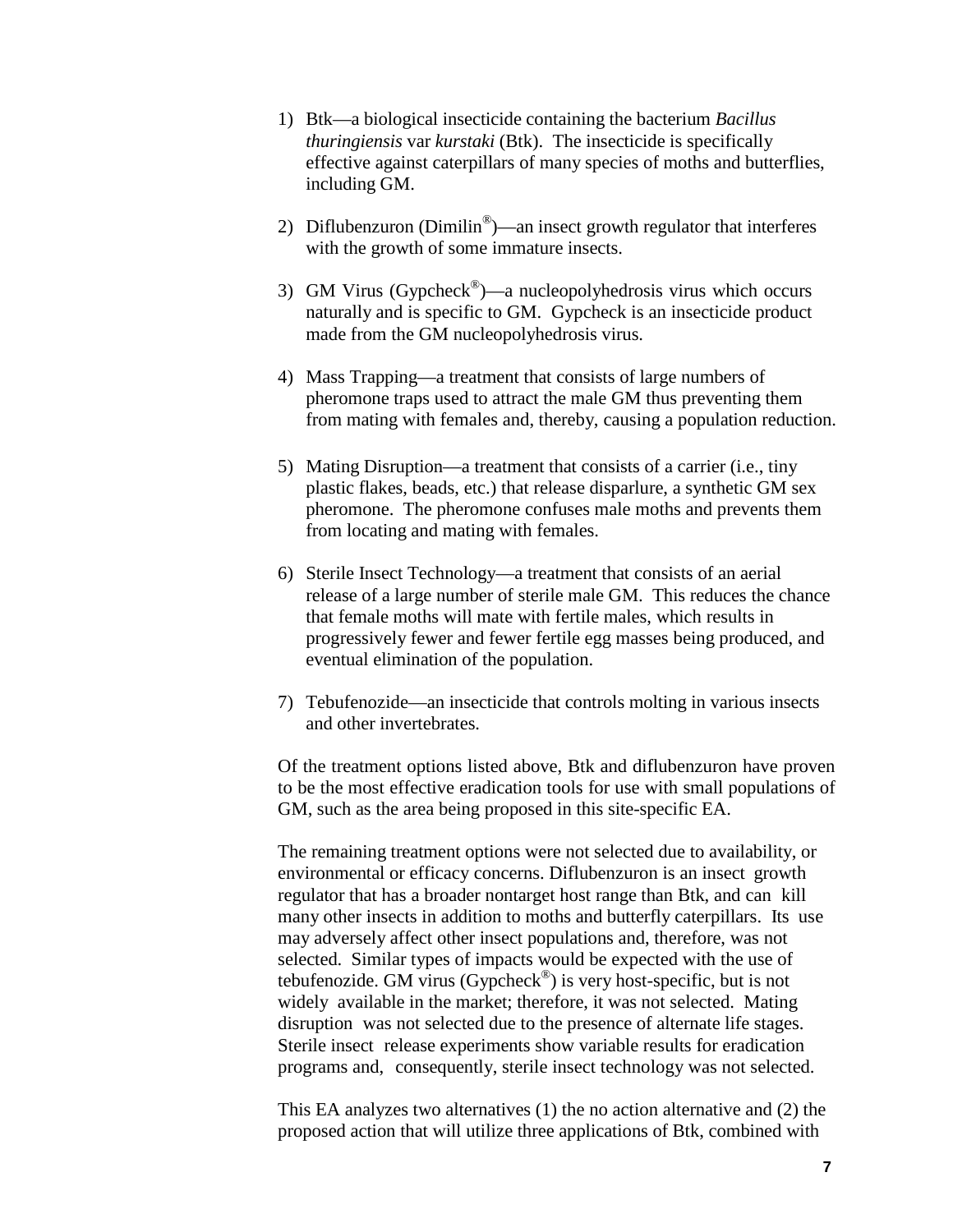post-treatment delimit trapping for three years to ensure that the treatment is effective.

## <span id="page-10-0"></span>**A. No Action**

Under the no action alternative, GM would reproduce and populations would spread to surrounding areas. This is not a preferred alternative because environmental damage and regulatory action will occur sooner than if other alternatives are selected. If no action was taken APHIS would not aid in the treatment of the area. Some control measures could be taken by other Federal and non-federal entities however these measures would neither be controlled nor funded by APHIS.

### <span id="page-10-1"></span>**B. Proposed Action**

Under the proposed action alternative, APHIS would provide funding for the proposed treatment area. Btk (Foray® 48B) will be applied via aerial application over the proposed treatment area. The proposed formulation is certified for organic production. Three applications of Btk will be applied with an interval of approximately five to 14 days between each application. These applications are estimated to begin sometime in mid-April 2016. The exact date of application will be timed so that the applications occur during the early larval stages when GM caterpillars hatch from their eggs and are most susceptible to treatments.

Pheromone-baited GM traps will be used to monitor success of the treatments. Trapping density will be as high as 49 traps per square mile in the treatment area to determine if the treatments are successful.

# <span id="page-10-2"></span>**IV. Affected Environment**

The treatment site proposed for GM eradication is approximately 8,674 acres. A map of the area is available in Appendix A with a brief description of the area below.

#### **Portland (Multnomah County)**

#### **Human Health**

The proposed area for GM treatments is located in the northwest and north Portland metro area (appendix A). There are about 4,000 properties within the proposed 8,674 acre eradication area; many are single-family residences. The treatment area lies primarily between the Willamette and Columbia Rivers and is mostly developed as a residential and business/industrial area with the exception of some wetlands contained within the Smith and Bybee Wetlands Area, and on Hayden Island. Western Hayden Island and the associated Oregon Slough contain industrial development including a dredge deposit management area and various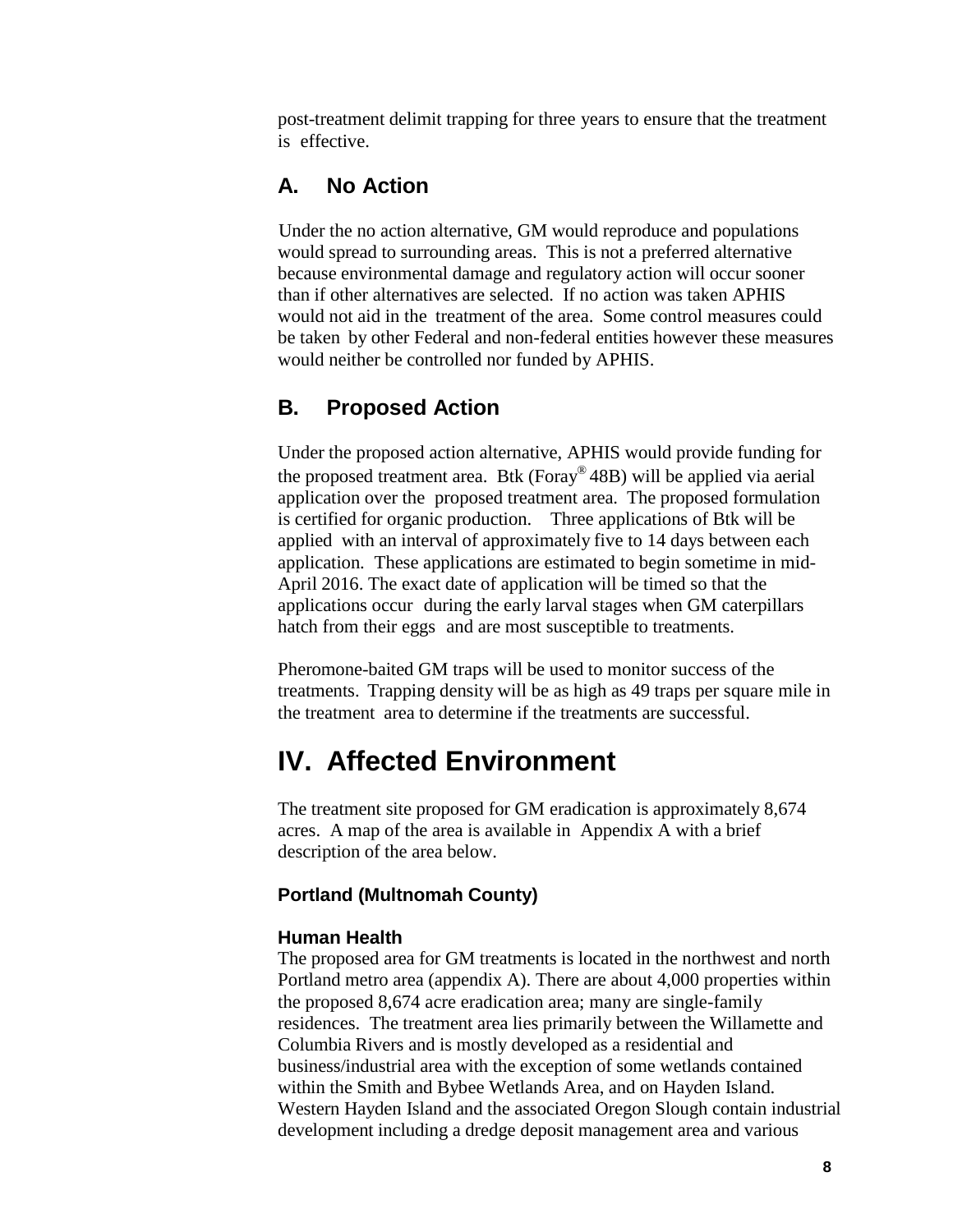natural areas (City of Portland, 2013). The area west of the Willamette River is composed mostly of mixed and deciduous forest with some residential and business development. The proposed treatment area contains one school, Sitton Elementary. Another school –James John Elementary is just outside the boundary to the east in St Johns. No hospitals are present within the treatment boundary. No historic properties are present within the proposed treatment area. However, a fire station and a police station are located along the east boundary of the eradication area.

Approximately three to four school bus lines run through the eradication area. Activities at Sitton begin at 6:45 am. Buses arrive between 7:40 and 8:00 am. The other bus line will travel through the St. Johns area until 8:42 am. One bus line travels from north to south on St. Helens Rd. starting at 7:03 am and leaves the area by 8:15 am. Another bus line travels along Skyline Blvd. from north to south beginning at 7:16 am and progressing out of the spray zone at 7:25am. Then from the opposite direction a bus comes through same stretch of Skyline Blvd. at 8:11 am. The last bus line travels through Germantown Rd and Old Germantown Rd between 7:04 am and 8:06 am. Additionally, the city buses travel through the area mainly along Marine Drive, Columbia Boulevard, Lombard Street, St. Louis Ave and St. Helens Road.

#### **Ecological/Environmental Resources**

Although a significant portion of the proposed area has been developed for residential, business, and industrial use, there are several terrestrial and aquatic habitats that support a diversity of fish and wildlife species. The two largest aquatic resources that occur within the proposed spray boundary are the Willamette and Columbia Rivers. The Columbia River runs along the north boundary of the eradication area, while the Willamette River runs through the middle and then along northwest side of the eradication area. Bybee Lake and part of the Smith Lake are also within the eradication area. The Columbia River and Willamette River divide the eradication areas into three distinct blocks: Hayden Island, Saint Johns, and Forest Park. Both of these rivers are home to a variety of aquatic species, including federally listed salmonids. These areas are not proposed for treatment but do fall within the treatment boundary where land applications will occur.

The eradication area includes nine city parks: Forest Park, Linnton Park, Kingsley Park, Cathedral Park, Saint Johns Park, Pier Park, Chimney Park, Smith and Bybee Lakes Park, and Kelley Point Park. The 2,000 acre Smith and Bybee Wetlands Natural Area is also contained within the proposed treatment area. The natural area is composed of open water, marshes and wetland forests that attract and support a variety of fish and wildlife. Water quality within the natural area is considered impaired under Section 303(d) of the Clean Water Act. Reasons for impairment within Bybee Lake are related to algal growth and pH while the Columbia Slough on the southwest boundary of the natural area is listed as impaired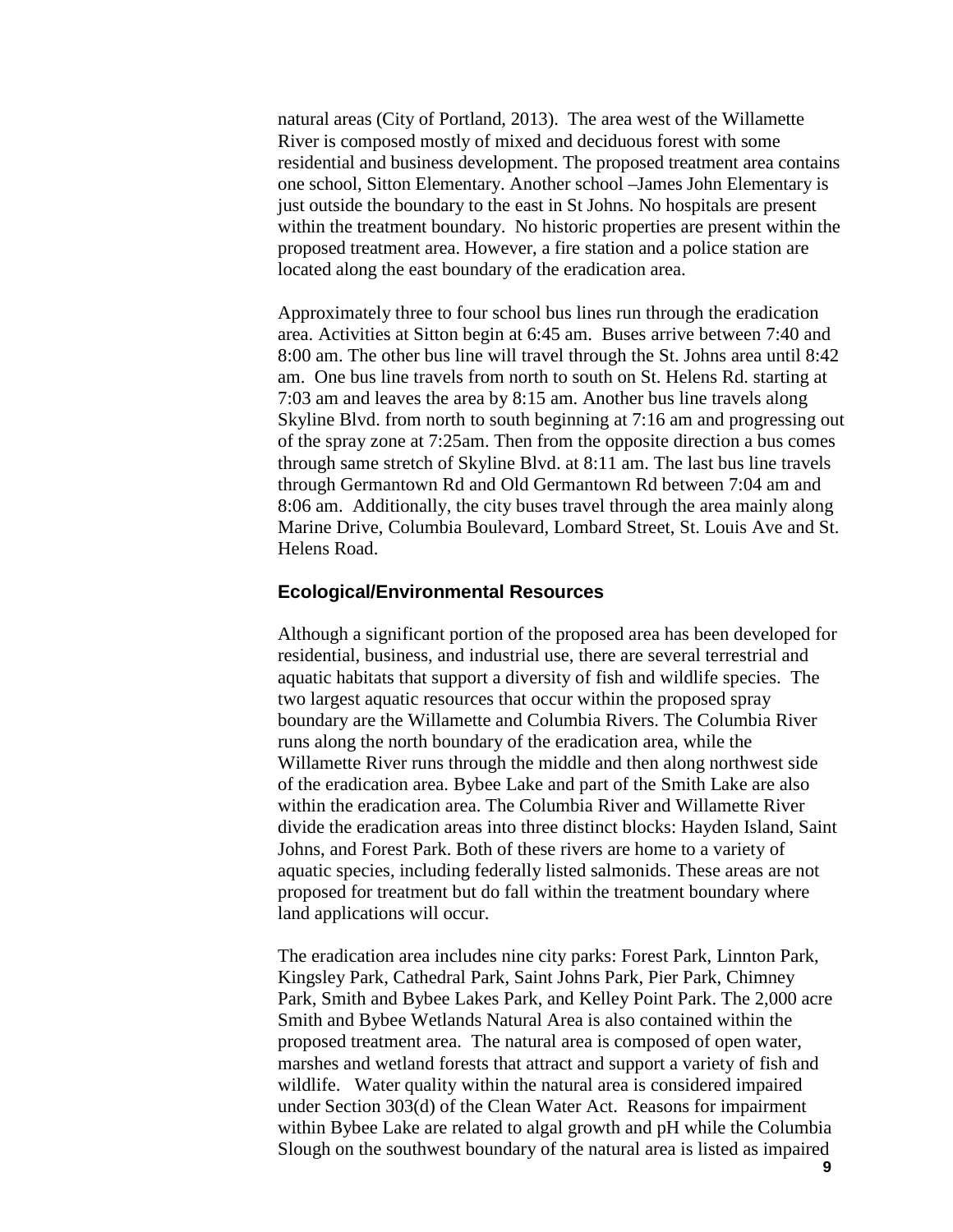due to high iron and manganese concentrations (EPA, 2016). Multnomah Canal runs into the Willamette River just northwest of the proposed treatment border and is listed as impaired due to temperature (EPA, 2016).

West of the Willamette River are three city parks, Linnton, Clark and Wilson, and Forest Park (City of Portland, 2016). The largest of the three parks, Forest Park, is approximately 5,172 acres and is home to over 112 bird and 62 mammal species as well as other plant and wildlife species, including host plants for GM. The West Hayden Island and Oregon Slough also support a variety of fish and wildlife species in various aquatic, semi-aquatic and terrestrial habitats (City of Portland, 2013).

# <span id="page-12-1"></span><span id="page-12-0"></span>**V. Environmental Impacts of the Proposed Action and Alternatives**

There are potential environmental consequences from both alternatives being considered. The risks associated with ecological and human impacts are examined under both alternatives.

## <span id="page-12-2"></span>**A. No Action**

Selection of the no action alternative would likely result in the establishment of GM populations in Multnomah County which could lead to damage to trees relative to the level of infestation. The no action alternative would allow GM to flourish in the existing area, and continue to spread into surrounding areas. With the establishment of GM, the environmental concerns discussed below would likely occur. The ecological and human health effects associated with GM were examined in the 1995 final EIS and the 2012 supplemental EIS for GM management in the United States (USDA, 2012; USDA, 1995). This EA incorporates the EIS evaluation by reference and the material discussed in both of the EIS documents. The ecological and human health effects are summarized below from the EIS as well as any new information.

### **1. Gypsy Moth a. Ecological Impact**

Most of the environmental impacts associated with GM are caused by the larval stage. This stage of GM is the feeding stage which can lead to changes in forest stand composition (USDA, 1995). In areas where GM populations are high, trees can be defoliated, leading to stress (USDA, 1995). Trees that are stressed are more susceptible to diseases and other plant pests (USDA, 1995). In circumstances where high populations are sustained over several years, GM feeding damage can cause tree mortality (USDA, 1995). GM-related defoliation of trees can also result in negative impacts to native Lepidoptera (Redman and Scriber, 2000; Manderino et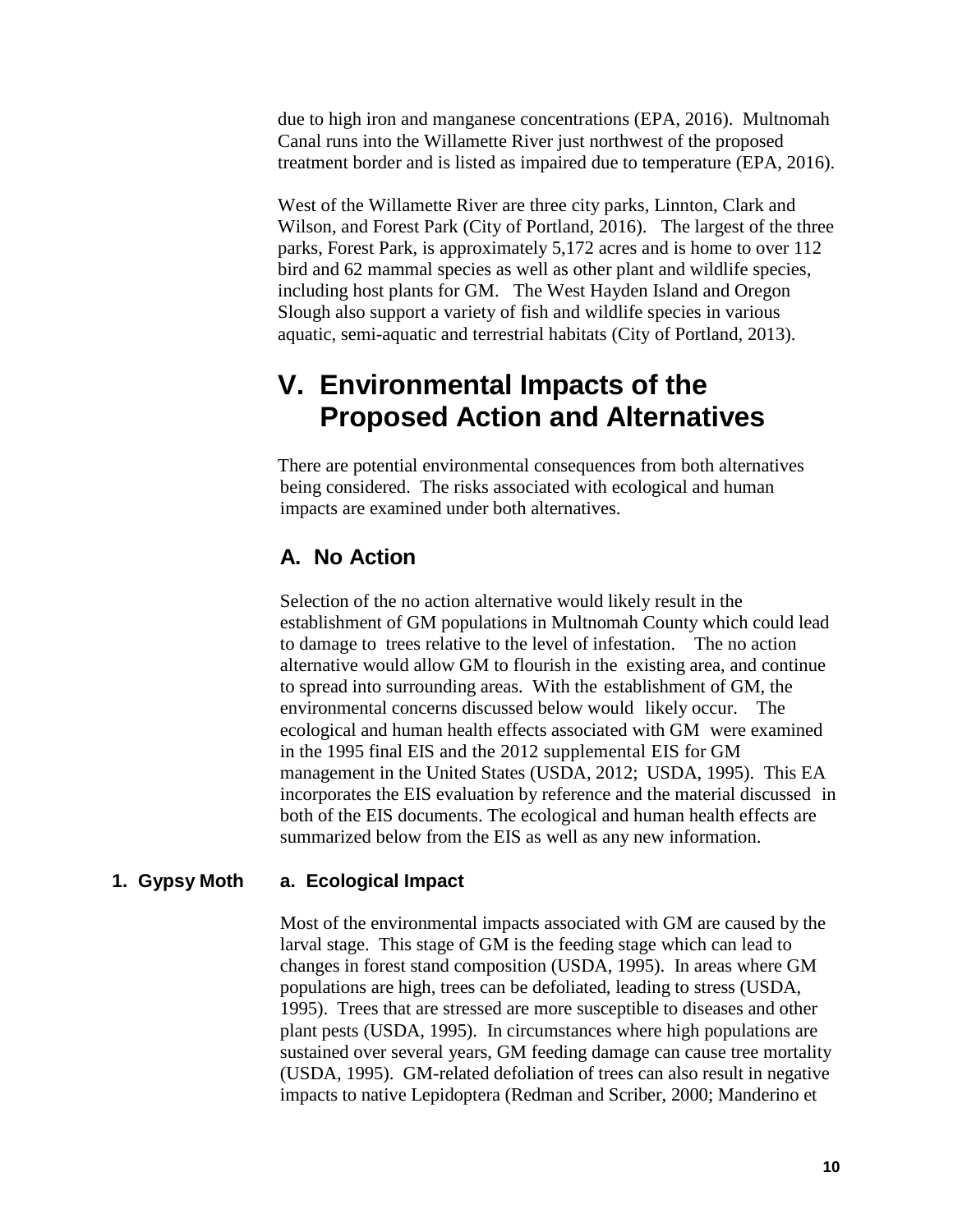al., 2014).

The areas of infestation, as well as surrounding areas, contain many host trees that would be threatened by GM defoliation. GM larval feeding can lead to changes in forest stand composition and nesting sites, and cover for birds and other animals could be reduced (USDA, 1995). If GM were to spread to other areas, changes in water quality and effects to aquatic organisms could occur (USDA, 1995). The loss of vegetation in the affected areas could lead to increased erosion of soil and loss of moisture retention (USDA, 1995).

#### **b. Human Impact**

In addition to these effects, some people have been shown to be allergic to the tiny hairs on GM caterpillars. These people could suffer minor allergic reactions (primarily rashes) if GM were allowed to become established. Also, irritation to eyes and throat are common reactions with increased GM infestations (USDA, 1995). In heavily infested areas, large numbers of caterpillars limit enjoyment of the outdoors for some people due to GM larval droppings and defoliation (USDA, 1995).

### **B. Proposed Action**

The preferred action alternative is the aerial application of Btk and placement of pheromone-baited traps. Potential impacts to human health and the environment are discussed below.

<span id="page-13-0"></span>**1. Btk**

*Bacillus thuringiensis* var *kurstaki*, or Btk, is a naturally occurring bacterium that has selective insecticidal activity against certain butterflies and moths. The bacillus bacterium is a large group of bacteria that occurs naturally in soil, water, air, plants, and wildlife. The subspecies, kurstaki, is part of the *Bacillus thuringiensis* biopesticide group that has been registered for more than 45 years for a variety of agricultural and nonagricultural uses. Btk is widely used in agriculture, both conventional and organic, and as a transgene in genetically engineered crops to control pests on a variety of crops. Btk also has multiple nonagricultural uses and has been the preferred material for GM eradication programs in the United States for several years. The specificity of Btk to certain insects is based on its mode of action which requires ingestion by lepidopteran larvae where, once in the midgut, the alkaline pH breaks down the crystalline proteins that produce the toxins which bind to the midgut cells in the larvae (Cooper, 1994). The alkaline conditions and binding sites present in the midgut of lepidopteran larvae are not present in mammals and most other nontarget organisms.

Btk is available in several formulations, depending on its use. The formulation proposed for use in this program is  $F_{\text{or}q}$ <sup>®</sup> 48B which is a commonly used formulation for control of lepidopteran pests. Additionally,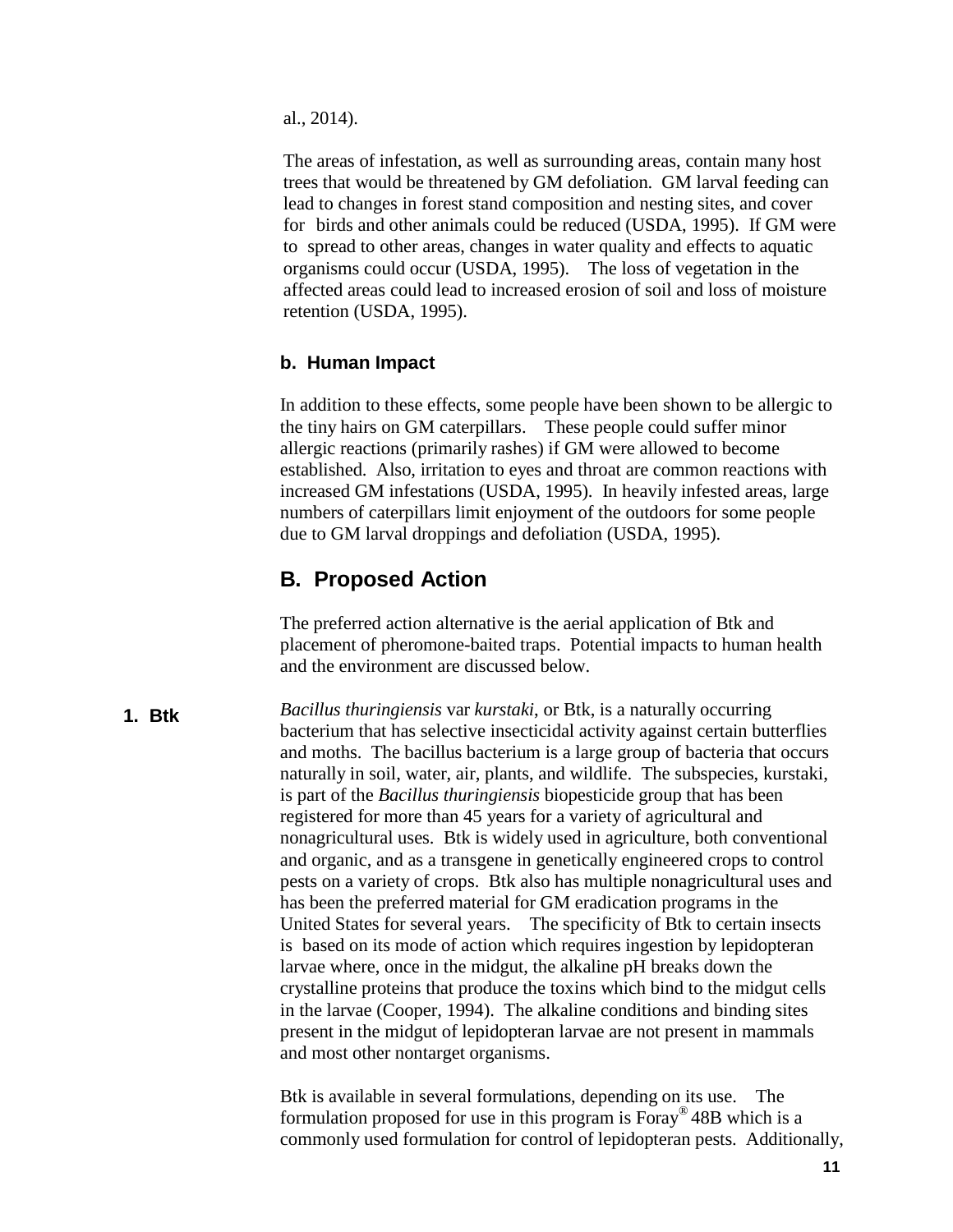the Organic Materials Review Institute listed Foray® 48B as <sup>a</sup> Certified Organic product. Three aerial applications of Foray® 48B, 7- to 14-days apart, will be made at a rate of 64 to 107 fl oz. of product per acre. The lower rate is typically used however rates of application vary based on the life stage of GM found and the level of infestation. The program uses the lowest rate possible that will still ensure adequate control of GM.

#### **a. Ecological Impact**

Nontarget species (i.e., birds, mammals, amphibians, and reptiles) should not be affected by the proposed Btk treatments for this program. A lack of effects would also be expected for domestic animals as well. Available toxicity data for all terrestrial vertebrates indicate low toxicity (EPA, 1998; WHO, 1999; USDA, 2004; USDA, 2012). Although no direct effects to birds and wild mammals are expected, there is the possibility of indirect effects through the loss of invertebrate prey items which may serve as a temporal input into their diet. Based on the available data, indirect effects have not been noted in studies with wild mammals (Innes and Bendell, 1989; Belloco et al., 1992); however, one study reports indirect reproductive effects to birds that rely on caterpillars as a primary food source (USDA, 2004). Slight effects on reproduction in spruce grouse (such as nestling growth rates) were seen when applications occurred over large forested areas (Norton et al., 2001); nevertheless, in several other studies assessing impacts to a wide diversity of songbirds, no indirect effects on reproduction or other endpoints were noted (USDA, 2004). Bird populations that may occur in the proposed treatment areas are not expected to be impacted by the loss of prey items. Bird species expected in these areas have shown no indirect effects based on Btk applications over larger areas. In addition, the potential treatment areas are relatively small compared to the foraging areas that birds may use. Finally, only some lepidopteran larvae will be impacted in the potential treatment areas, while other terrestrial insects will be available as prey items for birds.

Effects to most nontarget terrestrial invertebrates are not expected with the exception of lepidopteran larvae, with early instars more sensitive than later instars. Within the lepidopteran group, sensitivities can be highly variable (Peacock et al., 1998). In general, due to Btk's unique mode of action, toxicity to pollinators and beneficial insects are considered low based on laboratory and field studies testing honey bees, as well as other beneficial insects (USDA, 2004). Effects to honey bees, in particular, are not expected based on the available published studies designed to evaluate short- and long-term effects from exposure to Btk or Bt-related proteins (EPA, 1998; Sterk et al., 2002; Bailey et al., 2005; Duan, et al, 2008). These studies evaluated impacts to larval and adult honey bees from oral or contact exposures with no lethal or sublethal impacts noted at concentrations above those expected from the proposed use pattern for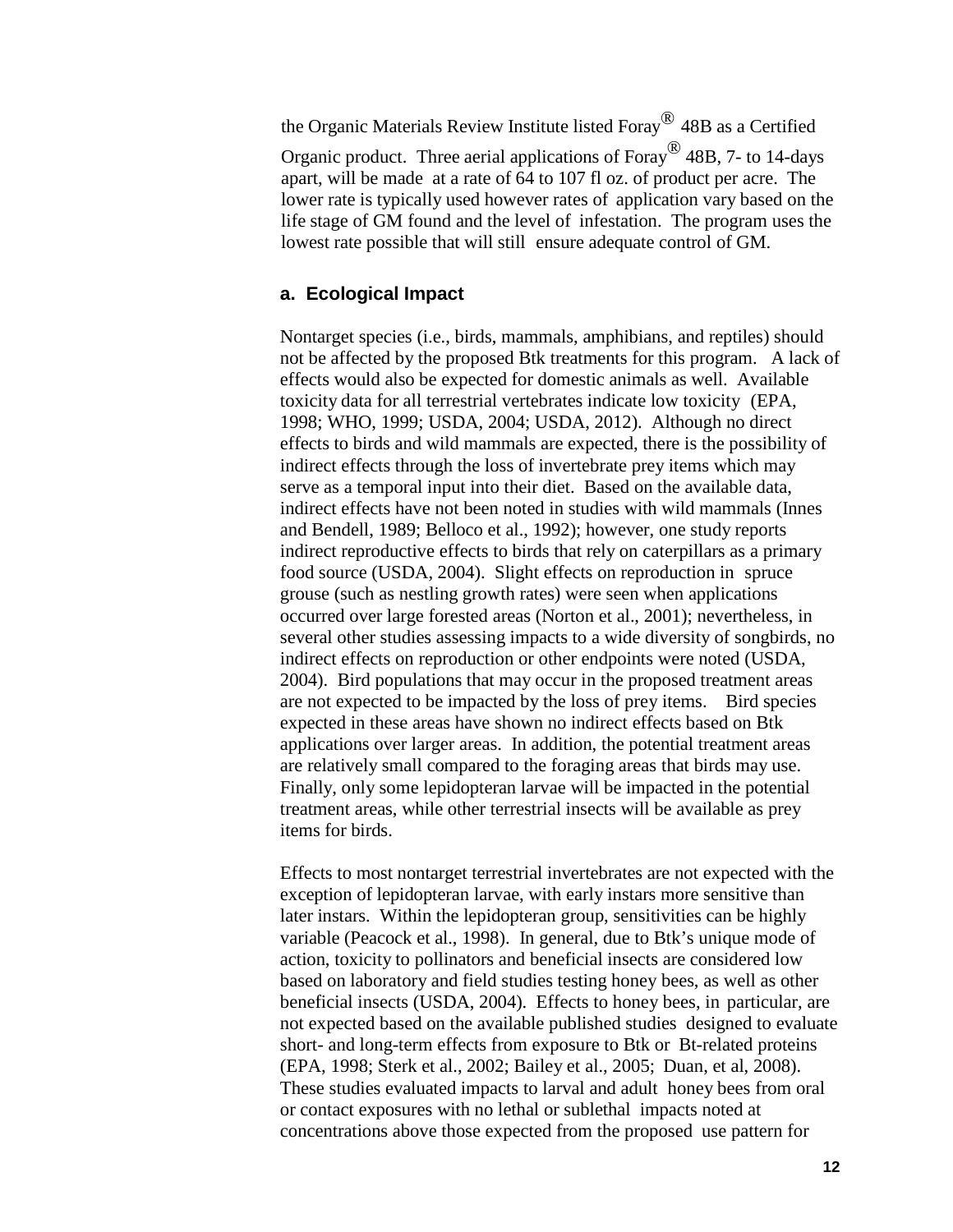Btk in this program. Some nontarget Lepidoptera larvae (caterpillars) present in the proposed spray areas would likely be killed by the application of Btk. However, depressions in caterpillar populations are expected to be temporary due to recolonization from adjacent untreated areas. No threatened or endangered lepidopteran species are expected to be present in the treatment site based on information from the U.S. Fish and Wildlife Service.

Btk is not expected to be of significant risk to aquatic resources in this program due to the low toxicity of Btk to aquatic organisms and the lack of significant exposure. The Willamette and Columbia Rivers, Bybee Lake and Columbia Slough are located within the proposed treatment area however impacts to these aquatic resources, and others in the area, are not anticipated due to label restrictions and lack of risk to aquatic resources. Multiple freshwater and saltwater fish species were tested in the laboratory to determine what level of Btk exposure would result in any effect (USDA, 2004). The levels required to produce an effect were much higher than any potential off-site residues that would occur as a result of this program (USDA, 2004). There have been laboratory studies supported by field data which suggest that exposure could result in minimal effects to aquatic invertebrates at environmental concentrations above expected values in this program (Richardson and Perrin, 1994; Kreutzweiser et al., 1992; USDA, 2004). However, studies showed that *Daphnia magna*, mayflies, stoneflies, copepods, and mysid shrimp were not affected when exposed to concentrations well above those expected in the environment after application of Btk (USDA, 2004). Therefore, it is unlikely that fish and other aquatic organisms will be negatively impacted by the use of Btk in the proposed GM eradication program.

After application, exposure to light, higher temperatures, and moisture decrease the amount of Btk remaining in the environment. In a summary of studies regarding the environmental fate of Btk, the majority of studies indicated that insects were only affected for approximately one week; however, other studies have shown that while persistence of Btk in the environment may decrease rapidly, the insecticidal activity can persist up to three months under certain environmental conditions (USDA, 1995). Btk's persistence in water depends on organic matter, content, and salinity (USDA, 1995). Btk has been found in aquatic field studies for up to 13 days, and in some studies up to four weeks, after application (USDA, 1995). Variations in environmental fate are attributable to various factors, including environmental conditions, formulation chemistry, study protocols, and sampling substrates.

#### **b. Human Impact**

Based on the extensive use of Btk and its long historical use in these types of programs, a large amount of mammalian toxicity data exists, as well as information from surveillance programs in previously conducted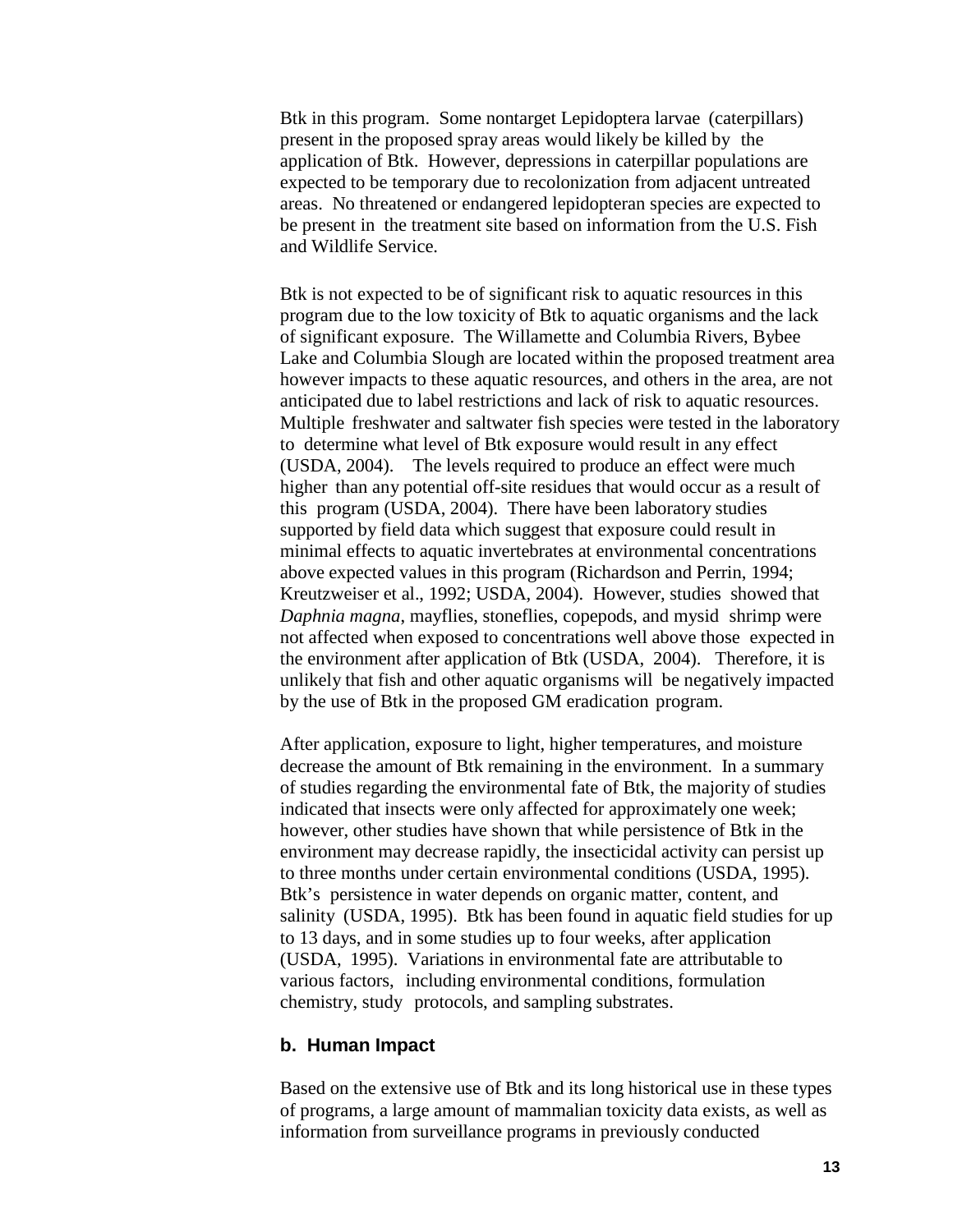treatments. Available acute laboratory toxicity data with Btk and its various formulations demonstrate low acute mammalian oral, dermal, and inhalation toxicity and pathogenicity (McClintock et al., 1995; EPA, 1998, WHO, 1999; Siegel, 2001; USDA, 2004). The material safety data sheet (MSDS) of Foray® 48B, states that the formulated material can be a transient mild eye and skin irritant and is considered practically non-toxic in oral, dermal and inhalation exposures (Valent, 2011). The information in the MSDS applies to workers handling larger quantities of the concentrated material compared to the reduced potential exposure from material applied during application. Previously conducted human health risk assessments, which compare potential exposure data from similar applications to those proposed in this program, have demonstrated wide margins of safety with potential exposure values to the general public ranging from 28,000 to 4 million times below levels where effects were observed in laboratory studies (EPA, 1998; USDA, 2004).

Concerns have been raised regarding the pathogenicity of Btk and, in particular, the production of enterotoxins (which are summarized in a publication from an anti-spray advocacy group) (Ginsberg, 2006). Btk belongs to a group of bacteria within the *Bacillus* genus, including *Bacillus cereus*, which has been linked to foodborne illness incidents via the production of enterotoxins which can cause gastrointestinal symptoms, such as diarrhea. The Centers for Disease Control report that *B. cereus* is responsible for approximately 0.6 percent of the total number of foodborne illness cases reported between 1988 and 1992, as well as between 1998 and 2002 (EPA, 1998; CDC, 2006).

Btk has been shown to produce low levels of enterotoxin in cultures; however, no reported foodborne illness cases linked to Btk exist in more than 45 years of extensive use. The lack of pathogenicity may be related to the relatively low levels of enterotoxin produced in Btk compared to *B. cereus* (Damgaard, 1995), or the enterotoxins are not typically present in commercial formulations that are produced in North America. Siegel (2001) reported that enterotoxins may be degraded during the fermentation process, or that the isolates used may not produce enterotoxins under the conditions of the fermentation process. In addition, impacts of *B. cereus* enterotoxin are only realized in cases where the enterotoxin can multiply under appropriate conditions; this does not appear to occur for Btk in the environment. This is supported by a lack of gastrointestinal symptoms linked to Btk applications by workers or the public, and laboratory studies that report no enterotoxin production in rats orally dosed with Btk or associated symptoms (EPA, 1998; USDA, 2004; Wilcks et al., 2006). The lack of reported gastrointestinal symptoms associated with Btk use in workers and the general public, as well as a lack of effects observed in laboratory studies, indicate factors other than the presence of enterotoxin are required to cause symptoms similar to those in *B. cereus* (Federici and Siegel, 2008). Immune response and infectivity data for Btk, as well as results from surveillance studies, suggest that immune-related adverse effects in the general public are unlikely (USDA, 2004; Federici and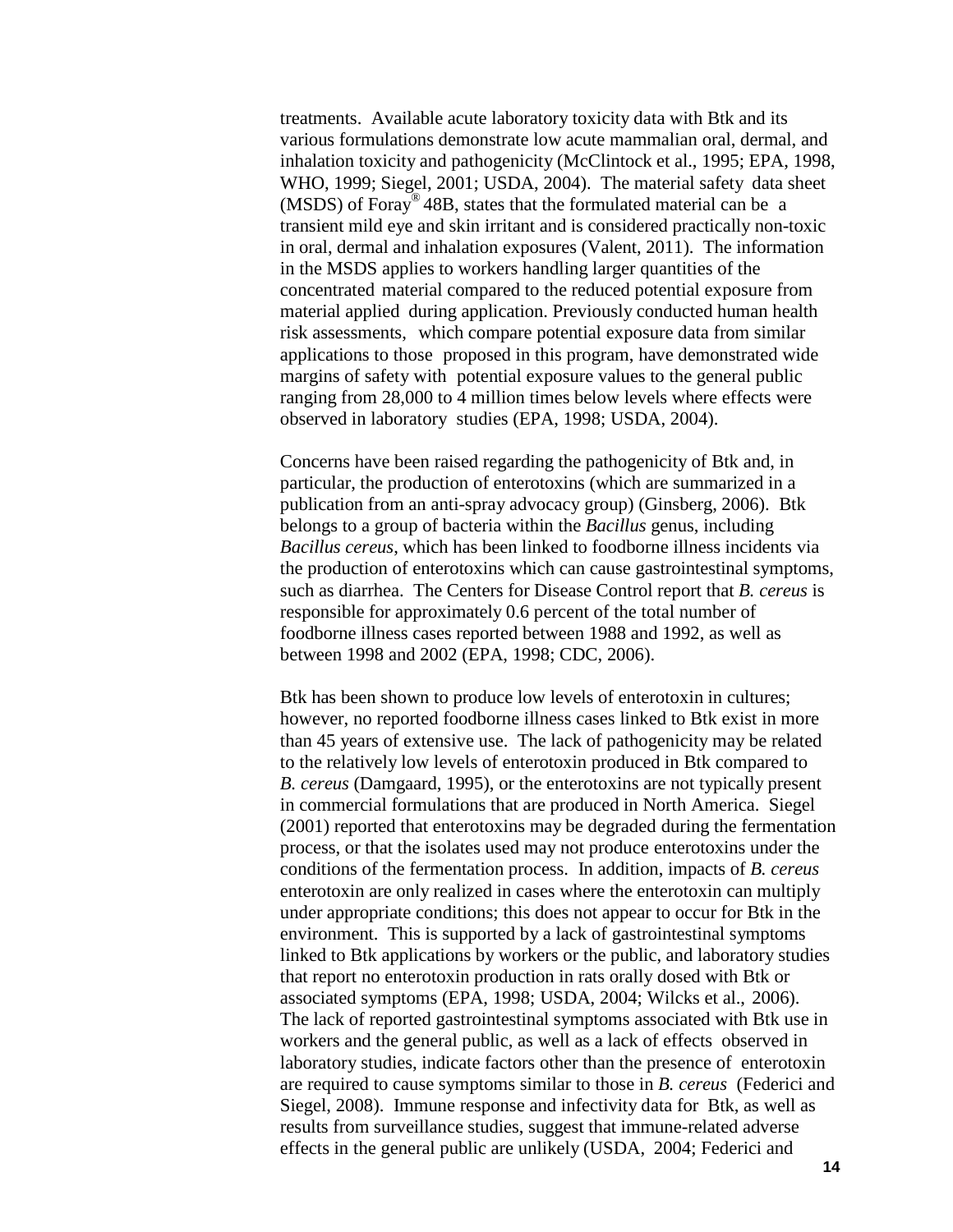Siegel, 2008).

Several epidemiology studies have been published based on surveillance data from applications similar to those proposed in this program in the United States, Canada, and New Zealand. These studies are summarized in several publications and indicate that no significant adverse effects were reported in the general population, including sensitive subgroups, such as children or asthmatics (Aer'Aqua Medicine, 2001; Siegel, 2001; Noble, et al., 1992; Pearce et al., 2002; Parks Canada, 2003; USDA, 2004; Otvos et al., 2005).

One of the larger monitoring studies conducted in association with forestry Btk applications was in New Zealand (Aer'Aqua Medicine, 2001). Applications to an area containing approximately 88,000 residents were monitored using self-reporting of adverse effects, as well as information from participating physicians. Results from the study demonstrated no Btk-related cases of anaphylaxis, incidences of birth defects, or changes in birth weight, meningococcal disease, or infections. Adverse effects that were self-reported during the study were related to dermal, respiratory, and eye irritation.

Petrie et al. (2003) conducted a study to investigate the impacts of an aerial application of Foray® 48B on self-reported symptom complaints and visits to health care providers after applications in West Auckland, in 1999, to control the painted apple moth. A group of 292 residents within the spray area were questioned prior to treatment, with only 192 residents (or 62 percent) responding after treatment. The authors of the paper assessed the frequency of 25 potential health problems before and after treatment. Of these 25 symptoms, including sleep problems, dizziness, difficulty concentrating, irritated throat, itchy nose, diarrhea, stomach discomfort, and gas discomfort, 8 were found to have increased after application. These results are similar to those reported from the same area by an advocacy group opposed to the spray (Blackmore, 2003; Goven et al., 2007). Petrie et al. (2003) states that sleep problems, dizziness, and difficulty concentrating may be related to anxiety regarding perceptions about the risk of the program. A significant increase in participants with hay fever symptoms was noted; however, this may be incidental, as the authors point out, because the onset of the pollen season could have influenced reporting. The authors attribute the gastrointestinal symptoms to possible enterotoxin production from the microbial insecticide; however, this possibility is not supported by any available literature, and no other additional information is offered. The authors do not discuss the possibility that the gastrointestinal symptoms may be related to the reported anxiety from the perceived risks of the application. In addition, the statistical comparisons that were utilized in the study are not considered appropriate for the multiple comparisons that were made (Federici and Siegel, 2008; USDA, 2004). A review of the study and the application of conservative statistical analysis more appropriate for multiple comparisons revealed that none of the endpoints were found to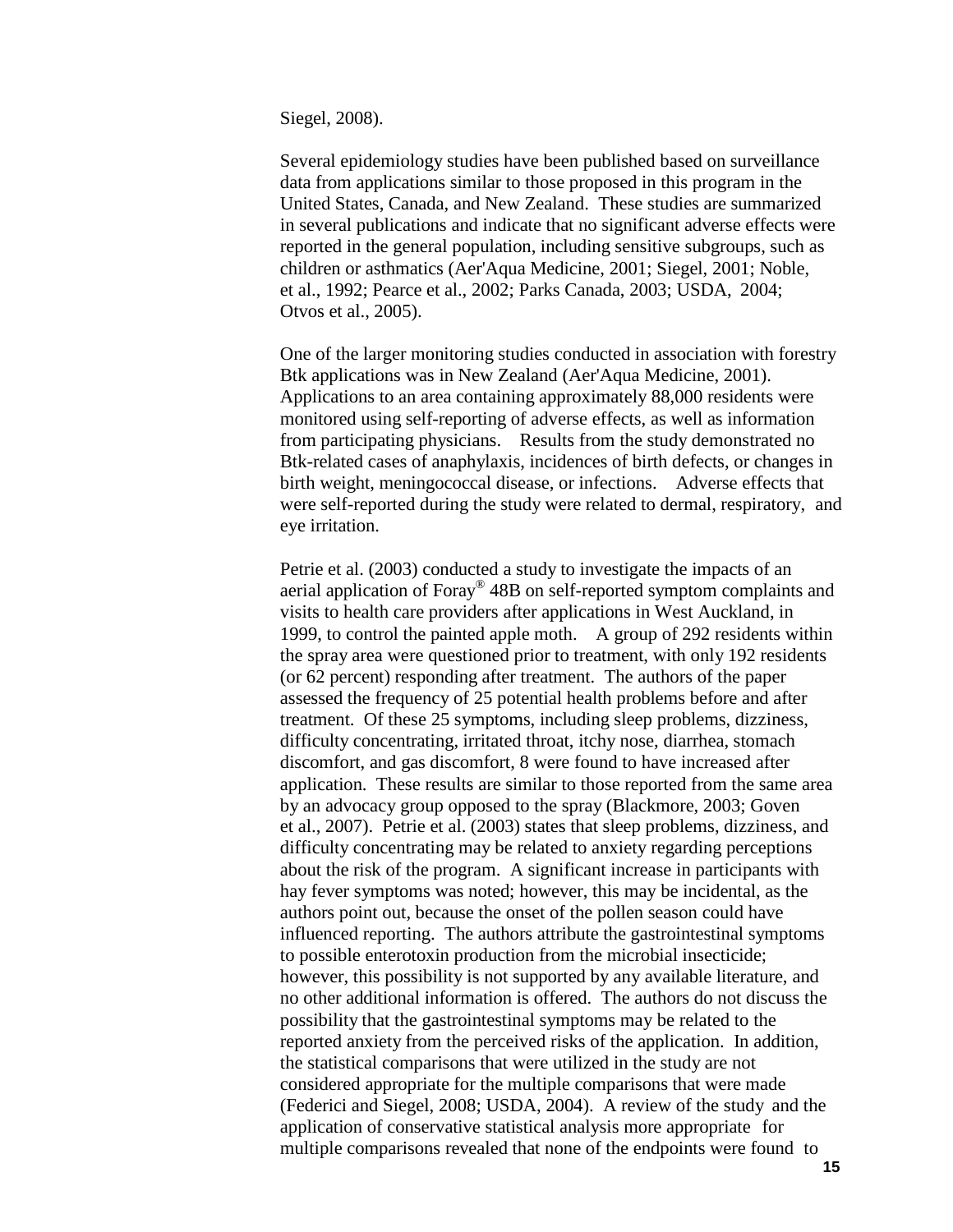be statistically significant (USDA, 2004). The authors point out that the results should be interpreted with caution as only slightly more than half of the original residents responded post-application through selfreporting which could bias the results. It is important to note that there was no increase in the frequency of visits to general practitioners or other health care providers after treatment which is consistent with results from other surveillance studies of Btk applications.

Proposed applications of Btk in this program pose minimal risk to the general population, based on the large amount of available toxicity data, surveillance data, and long-term use without significant reports of adverse effects. Glare and O'Callaghan (2000) provide a comprehensive review of *Bacillus thuringiensis*, including Btk. They conclude with this statement, "After covering this vast amount of literature, our view is a qualified verdict of safe to use" (Glare and O'Callaghan, 2000). The World Health Organization's Environmental Health Report (1999) states "Bt products can be used safely for the control of insect pests of agricultural and horticultural crops as well as forests."

Mild irritation of the eyes, skin, and respiratory tract may be associated with exposures to Btk; however, this is more likely to occur to applicators who are handling the concentrated material. Risks to applicators will be minimized as long as Foray® 48B is handled according to label requirements. Public meetings as well as additional public outreach and education will continue with local citizens, as well as the Oregon Health Authority and local hospitals and clinics closer to the time of treatment.

#### **c. Summary**

Human health risks are expected to be minimal from Btk applications in this program, based on its long-term safety which has been demonstrated through laboratory and monitoring studies. The potential for exposure is greatest to workers who handle the concentrated product; however, exposure will be minimized by following label requirements. It is likely that a small buffer area surrounding the eradication area will receive some *B.t.k.*, but in quantities much less than inside the eradication area. Movement of *B.t.k.* beyond the eradication area is likely to be affected by conditions such as temperature, humidity, wind direction, wind speed, and terrain. A continuation of local outreach and education will minimize anxiety and health concerns associated with these treatments.

There will be minimal risk to most nontarget terrestrial and aquatic organisms due to limited exposure and low toxicity. Impacts to some native lepidopteran larvae within the spray areas may occur; however, the effects are expected to be transient due to the size of the treatment areas and specificity of Btk to the larval stage of the insect. Label requirements and other restrictions, where appropriate, will further reduce risk to sensitive organisms, such as some aquatic invertebrates and pollinator species as described above.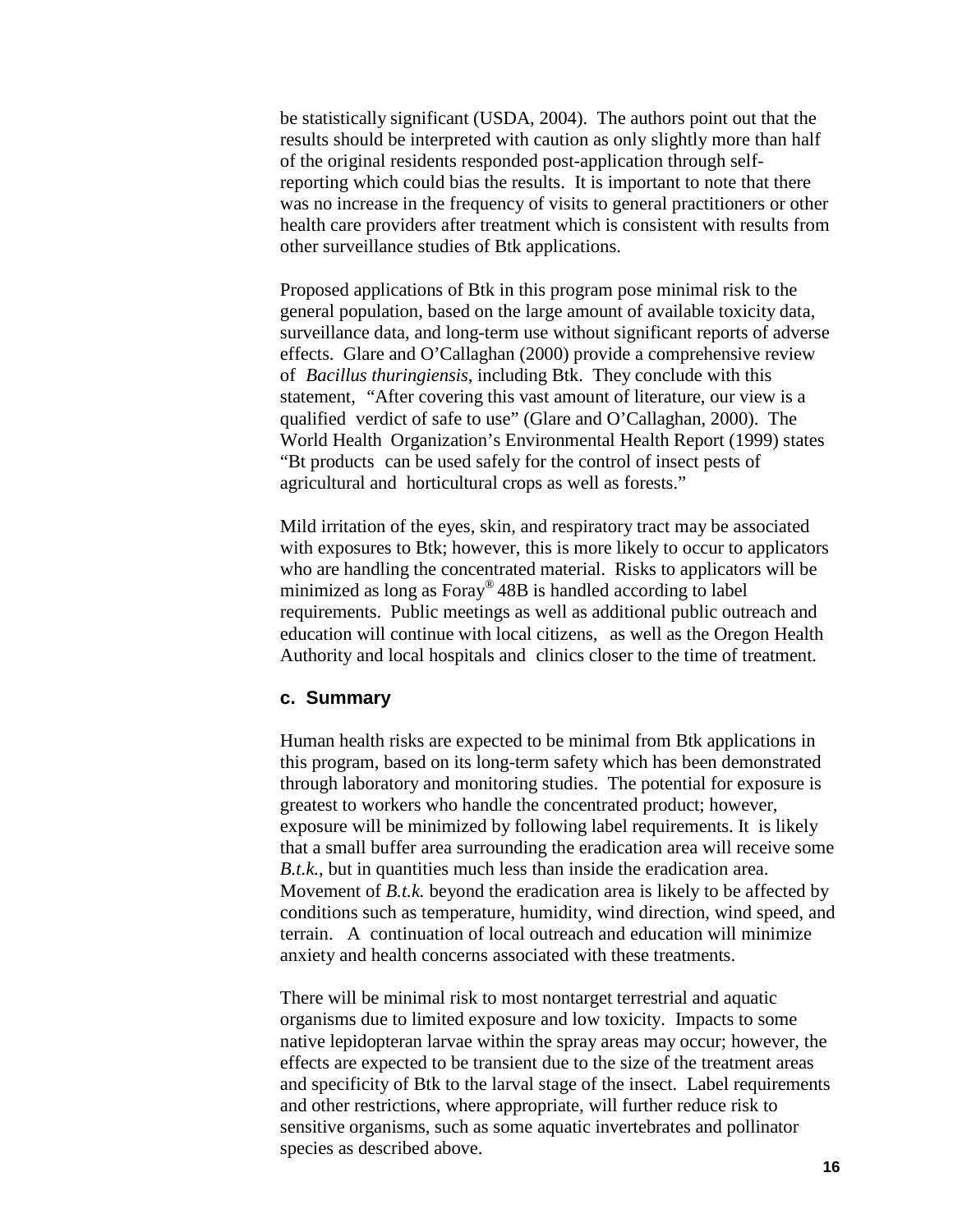**2. Trapping** Trapping will involve disparlure/pheromone-baited traps to attract male GM, including European GM and AGM. Disparlure is the common name for cis-7, 8-epoxy-2-methyloctadecane, a synthetically produced sex pheromone of the natural pheromone that is used by the female GM to attract the male GM. The environmental impacts and human impacts are summarized below.

#### **a. Ecological Impact**

In acute toxicity tests, disparlure was not toxic to mammals, birds, or fish (USDA, 2006). Disparlure does exhibit toxicity to aquatic invertebrates; however, the effects are related to study design and the limited solubility of the pheromone (USDA, 2006). Studies using cladocerans revealed toxicity was related to the organisms becoming physically trapped at the water surface where undissolved pheromone was present (USDA, 2006). Risks to aquatic organisms are not expected in this program because all pheromone will be placed in sticky traps, thus eliminating any potential offsite run-off or drift. Pheromone traps do catch small numbers of nontarget organisms that accidently fly or crawl into the traps. However, because the pheromone in the trap is specific to GM, nontarget insects will not be attracted to traps, the number of nontarget organisms affected will be very small, and the pheromone will have minimal impacts to the environment.

#### **b. Human Impact**

Disparlure belongs to a group of compounds known as straight-chain lepidopteran pheromones. Acute toxicity studies with this group of compounds have shown very low mammalian toxicity through multiple exposure routes. The lack of toxicity with these types of compounds has resulted in reduced data requirements for their registration by the U.S. Environmental Protection Agency (EPA) (EPA, 2004). Subchronic and chronic studies are limited for these types of chemicals; however, given the low acute toxicity and the fact that pheromones occur naturally in the environment, human health risks are expected to be minimal. The reduced data requirements introduce uncertainty into potential long-term risks; however, the lack of significant exposure to the public (given its use in sticky traps and the limited amount used in the proposed program) substantially reduces the potential for exposure and risk. The pheromone can be persistent on individuals who come into physical contact with disparlure; if this were to occur, the individuals may attract adult male moths for prolonged periods of time (up to 2 to 3 years) (USDA, 2006). No toxic effects are expected but it may be a considerable nuisance in GM-infested areas, such as the eastern United States (USDA, 2006). The level of exposure required to cause the attractant effect cannot be characterized, although the likelihood of the effect is much greater for workers than for the general public.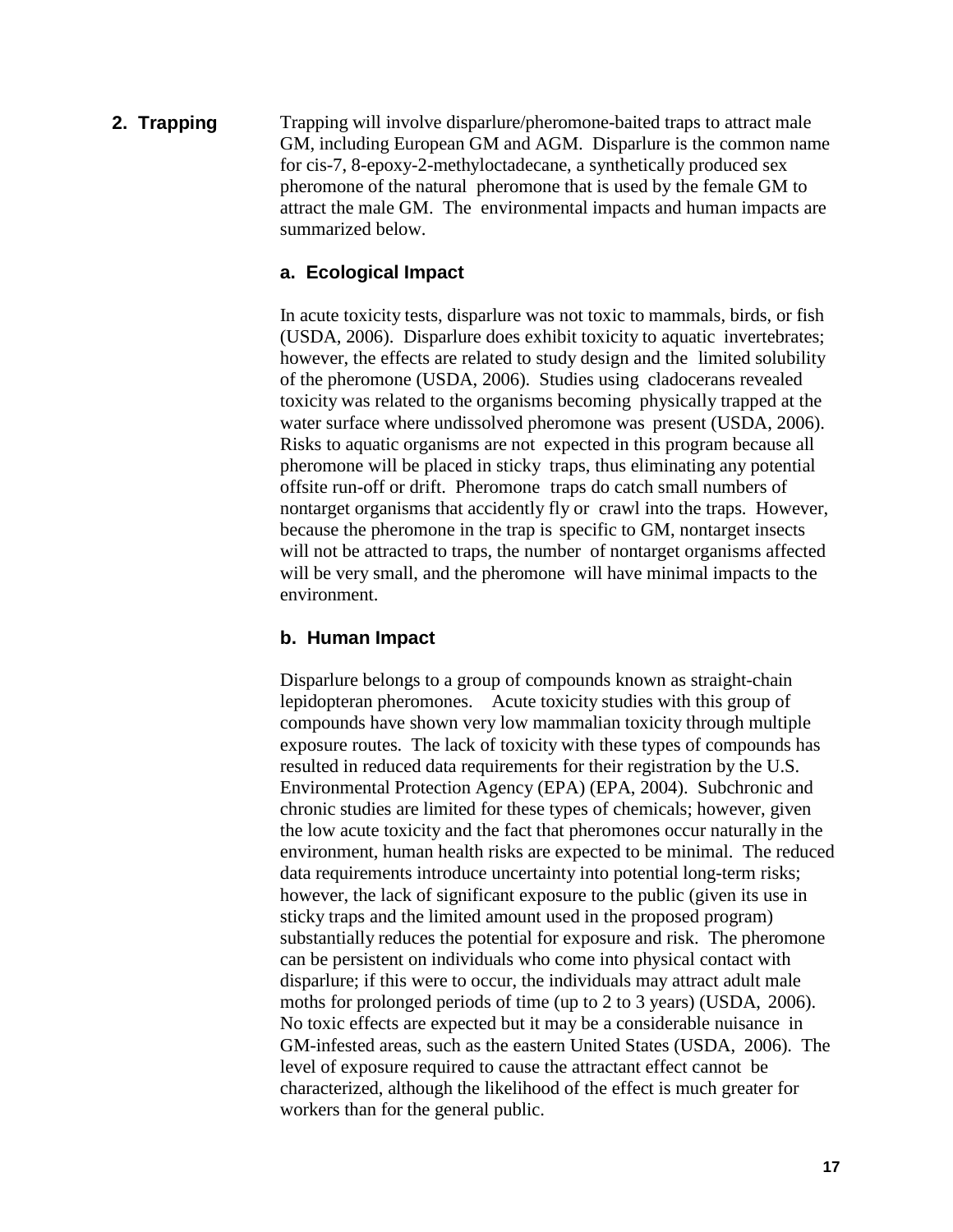Nevertheless, physical contact with disparlure from trapping is unlikely, and would only occur if someone were to tamper with the traps.

#### **c. Summary**

Human health risks are expected to be minimal from using disparlure baited traps in this program based on disparlure's long-term safety and the fact that it would be unlikely that humans would come into contact with disparlure in the traps. The potential for exposure is greatest to workers who handle the concentrated product; however, exposure will be minimized by following label requirements. A continuation of local outreach and education will minimize anxiety and health concerns associated with these treatments.

There will be minimal risk to most nontarget terrestrial and aquatic organisms due to limited exposure and low toxicity. The traps themselves are baited with pheromone specific to gypsy moth. There may be incidental captures of nontarget insects that enter the trap by mistake; however the number affected would be very small.

# <span id="page-20-0"></span>**VI. Other Issues**

### <span id="page-20-1"></span>**A. Cumulative Impacts**

The proposed GM eradication program has limited impacts to lepidopteran and other nontarget species in the affected areas. These limited impacts are not expected to have a cumulative impact with past, present, or future projects in these areas. Based on the analysis in the environmental impacts section, there are greater potential impacts to the environment with the use of Btk versus trapping. Btk primarily impacts lepidopterans and also species that may rely on lepidopterans as a primary source of food.

Btk has other uses including organic and inorganic crop, and home and garden uses. The amount of Btk currently used in the treatment area is unknown; however, there would be an expected increase in environmental loading of Btk with the proposed treatments. The increase in environmental loading from the proposed Btk applications will be transient since applications will occur over a relatively short period of time. The cumulative impacts from additional Btk use, relative to other stressors is expected to be incrementally negligible to human health and the environment due to the low risk of Btk. Cumulative impact potential is greatest for native Lepidoptera in the treatment block that may be sensitive to Btk applications; however, these impacts are expected to be minor since they would be localized and transient compared to the cumulative impacts that could result in the establishment of GM.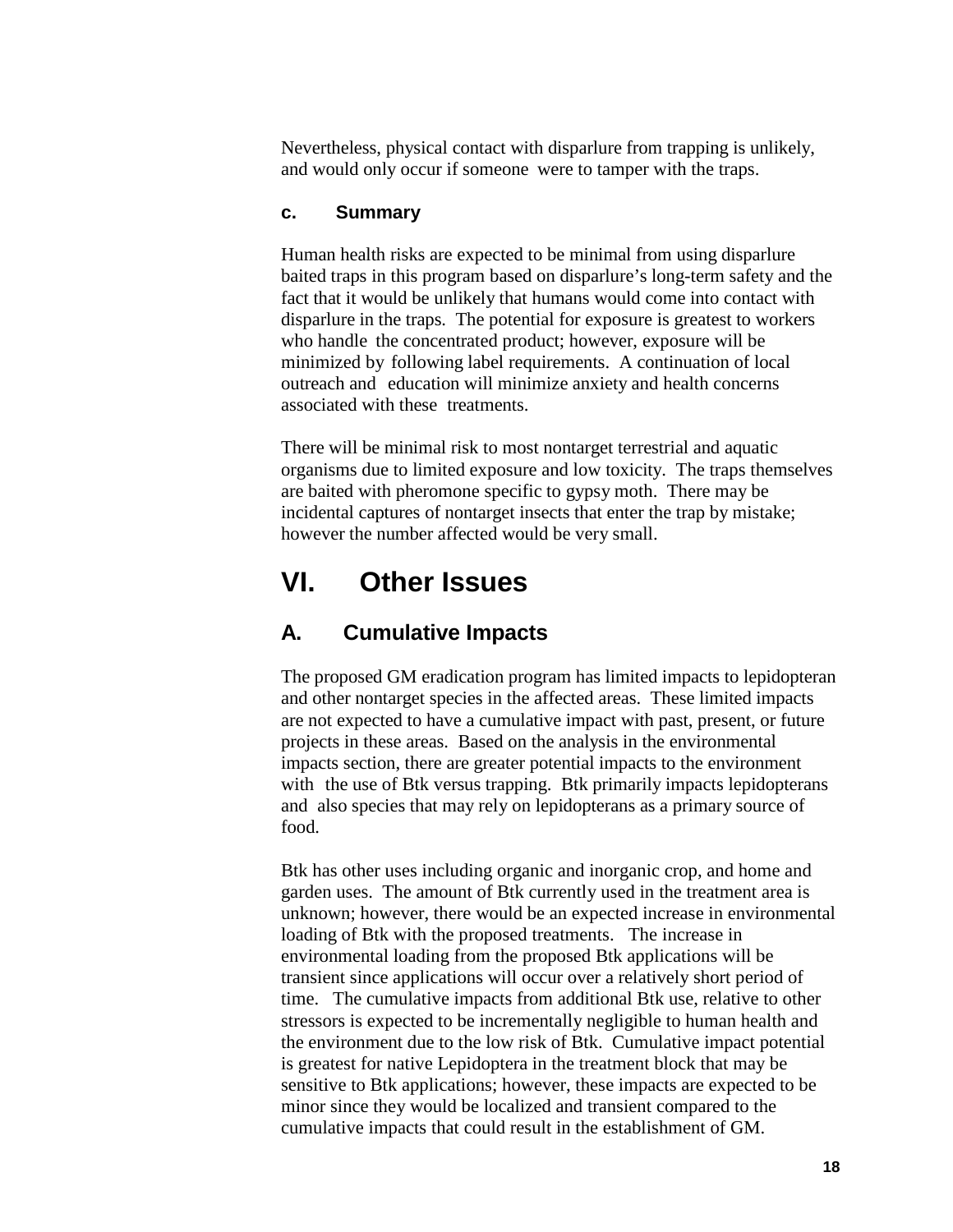Cumulative impacts from the no action alternative would be expected to be greater than those from the preferred alternative since no treatments would allow GM to become established and spread to other areas within Oregon, Washington, and the rest of the United States. As previously mentioned both the AGM and European GM have a wide host range and damage to these host plants would be expected in the event that the GM is allowed to become established. Cumulative impacts to forest systems already under stress would be expected if GM were allowed to become established in the western United States. The effects of natural and manmade stressors to forests (e.g., timber harvests, acid rain, climate change, and other pests and diseases) can be additive or synergistic, that is, the effects of all of the stressors together become greater than the individual stressors alone (Cox, 1999; Logan et al., 2003). The addition of GM defoliation to forested areas that are already under would be expected to result in cumulative economic and environmental impacts (USDA, 2012). New areas where GM becomes established would be subjected to insecticide applications. Risk to human health and the environment may be increased with these applications since many insecticides are registered for use to control GM and may have a greater risk compared to Btk (USDA, 2012).

In the event that the GM population is not eradicated from these areas, future treatments may be required. Treatment with Btk in the same areas over several years may lead to an increase in effects to lepidopteran species, thus limiting their chances to reestablish in the proposed treatment area. However, if future treatments are needed, a subsequent EA will be conducted and risks will be evaluated further.

### <span id="page-21-0"></span>**B. Threatened and Endangered Species**

Section 7 of the Endangered Species Act (ESA) and ESA's implementing regulations require Federal agencies to ensure that their actions are not likely to jeopardize the continued existence of endangered or threatened species or result in the destruction or adverse modification of critical habitat. USDA APHIS has considered the impacts of the proposed program regarding listed species in Multnomah County.

The marbled murrelet (*Brachyramphus marmoratus*), streaked horned lark (*Eremophila alpestris strigata*), yellow-billed cuckoo (*Coccyzus americanus***,** and bull trout (*Salvelinus confluentus*) are the U.S. Fish and Wildlife Service (FWS) federally listed species that may occur in Multnomah County. APHIS, ODA and the Washington State Department of Agriculture (WSDA) met with the FWS to discuss the proposed GM treatments. FWS determined that there would be no effect to listed species based on where treatments would occur and the low risk of Btk to listed species. APHIS has prepared a biological assessment that the proposed gypsy moth program is not likely to adversely affect federally listed species managed by the National Marine Fisheries Service (NMFS),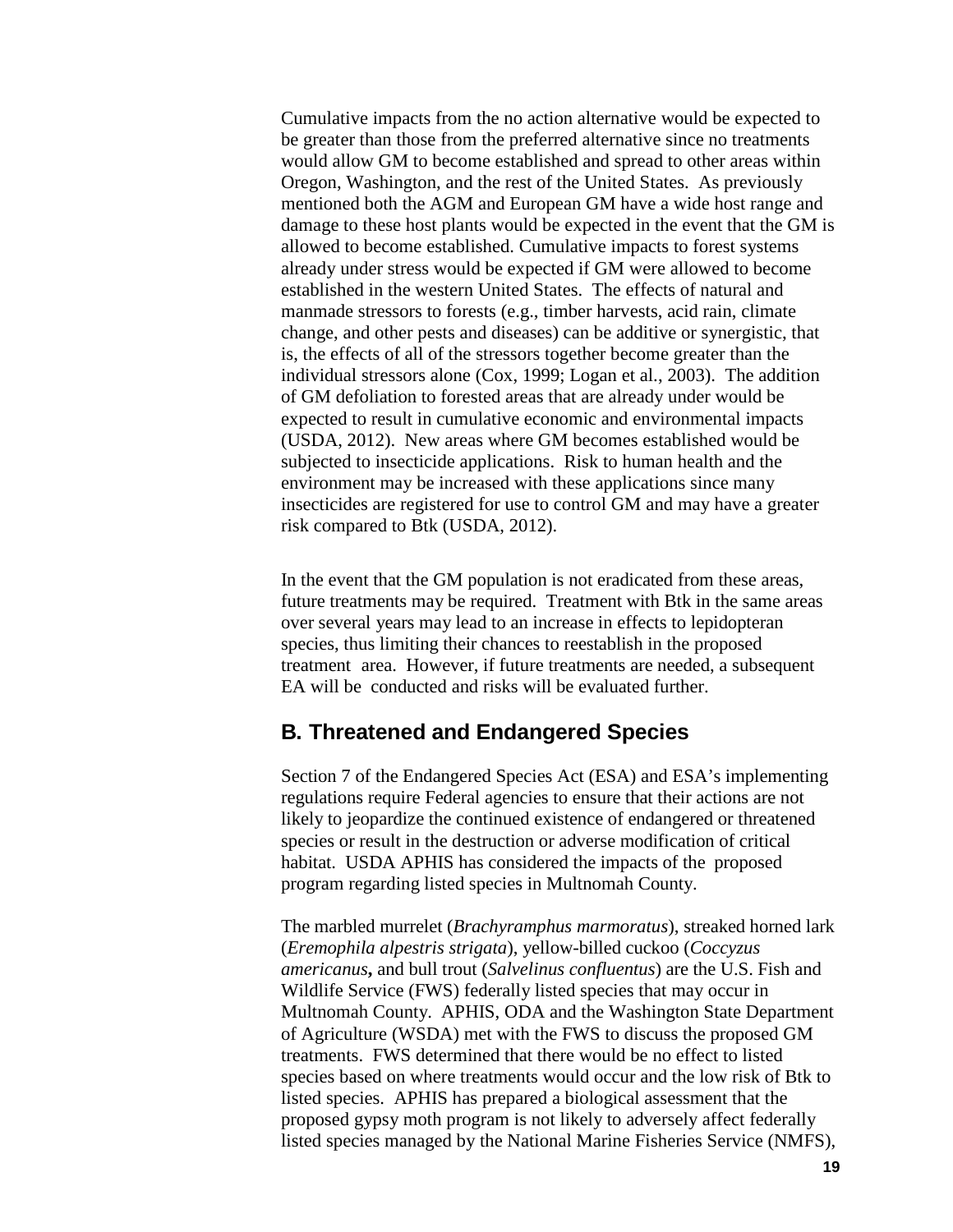including Chinook, chum, sockeye, and coho salmon, Pacific eulachon, and North American green sturgeon. APHIS has submitted a biological assessment to the NMFS requesting concurrence on its determination that the program is not likely to affect listed species. APHIS received concurrence from NMFS on March 30, 2016.

### **C. Bald and Golden Eagle Protection Act**

The Bald and Golden Eagle Protection Act (16 U.S.C. 668–668c) prohibits anyone, without a permit issued by the Secretary of the Interior, from "taking" bald eagles, including their parts, nests, or eggs. The act provides criminal penalties for persons who "take, possess, sell, purchase, barter, offer to sell, purchase or barter, transport, export or import, at any time or any manner, any bald eagle…[or any golden eagle], alive or dead, or any part, nest, or egg thereof." The Act defines "take" as "pursue, shoot, shoot at, poison, wound, kill, capture, trap, collect, molest or disturb."

APHIS contacted the Oregon Ecological Services FWS office and the FWS Pacific Regional Bald Eagle Coordinator to determine if any bald eagle nests may occur in the proposed treatment area. Nest location information within the proposed treatment blocks was provided to APHIS by the FWS, Portland Metro, City of Portland Environmental Bureau and the Port of Portland. APHIS is working with ODA and the FWS Pacific Regional Bald Eagle Coordinator regarding updated information about nest activity and requirements for treating in proximity to active nests. Nest monitoring for activity will use protocols proposed by the FWS Pacific Regional Bald Eagle Coordinator (FWS, 2016). Nests that are determined to be active prior to the proposed treatments will have a 1000-foot no spray buffer applied to minimize nest disturbance. Spray buffers are based on recommendations from FWS in the National Bald Eagle Management Guideline document (FWS, 2007). APHIS is working with ODA and the FWS Regional Bald Eagle Coordinator for a potential disturbance permit in cases where applications within the 1000-foot no spray buffer may be required due to the presence of AGM host material that would require Btk applications. Btk has low toxicity to birds and would not be expected to have indirect effects to their prey items based on available toxicity data, therefore any permits would be based on the potential for disturbance.

### **D. Migratory Bird Treaty Act**

The Migratory Bird Treaty Act of 1918 (16 U.S.C. 703–712) established a Federal prohibition, unless permitted by regulations, to pursue, hunt, take, capture, kill, attempt to take, capture or kill, possess, offer for sale, sell, offer to purchase, purchase, deliver for shipment, ship, cause to be shipped, deliver for transportation, transport, cause to be transported, carry, or cause to be carried by any means whatever, receive for shipment, transportation or carriage, or export, at any time, or in any manner, any migratory bird or any part, nest, or egg of any such bird. FWS released a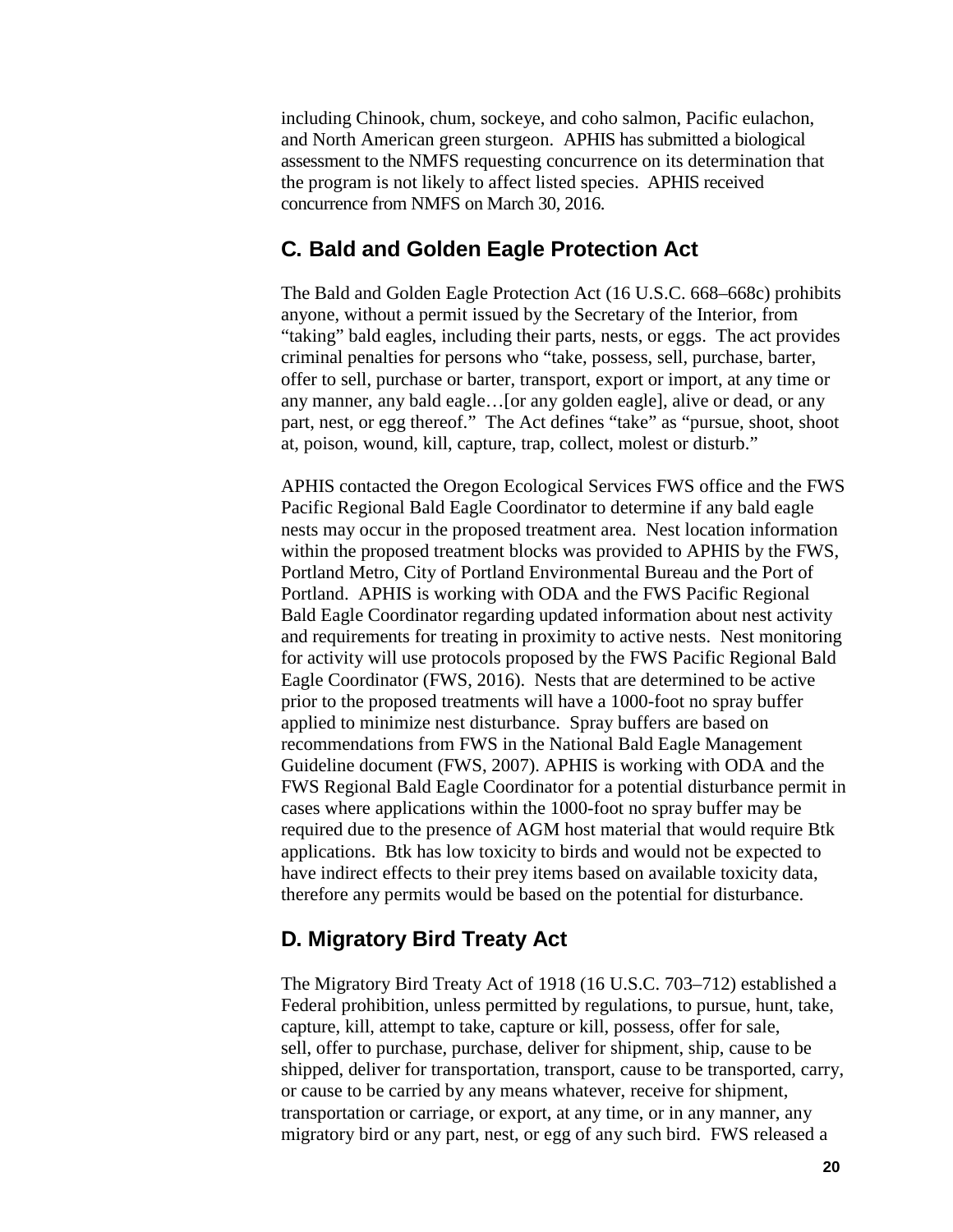final rule on November 1, 2013, identifying 1,026 birds on the List of Migratory Birds (FWS, 2013). Species not protected by the Migratory Bird Treaty Act include nonnative species introduced to the United States or its territories by humans and native species that are not mentioned by the Canadian, Mexican, or Russian Conventions that were implemented to protect migratory birds (FWS, 2013).

The proposed use of Btk is not anticipated to result in negative impacts to migratory birds due to its low toxicity to vertebrates. Impacts to nesting and foraging are also not anticipated due to the selective nature of Btk to certain lepidopteran insects. Impacts to certain lepidopteran insects that are prey items for birds may occur; however, the comparatively small areas of treatment relative to suitable bird habitat in the spray area, and the general feeding habits of most migratory birds suggest that their populations would not be negatively impacted.

### <span id="page-23-0"></span>**E. Historical Preservation**

Consistent with the National Historic Preservation Act of 1966, APHIS has examined the proposed action in light of its impacts to national historical properties. No historic properties have been noted within the proposed treatment area. If there are changes in the program treatment area ODA will coordinate with the State Historic Preservation Office to ensure that if any historic properties occur in the proposed treatment area there will be no impacts to these properties.

### <span id="page-23-1"></span>**F. Executive Orders**

Consistent with Executive Order (EO) 12898, "Federal Actions to Address Environmental Justice in Minority Populations and Low-Income Populations," APHIS considered the potential for disproportionately high and adverse human health or environmental effects on any minority or low-income populations. The proposed treatment areas have been determined based on GM finds in the area. The proposed treatment itself will have minimal effects to those that live in this area, and will not have disproportionate effects to any minority or low-income population. ODA has been providing outreach to all communities within the proposed treatment area, including low-income populations such as the homeless. Future meetings and notification to the public within the affected communities, and with agencies such as the Portland Housing Bureau, will ensure that there are not disproportionate impacts to minorities and lowincome populations.

Consistent with EO 13045, "Protection of Children from Environmental Health Risks and Safety Risks," APHIS considered the potential for disproportionately high or adverse environmental health and safety risks to children. The children in the proposed treatment areas are not expected to be adversely affected disproportionately more than adults from the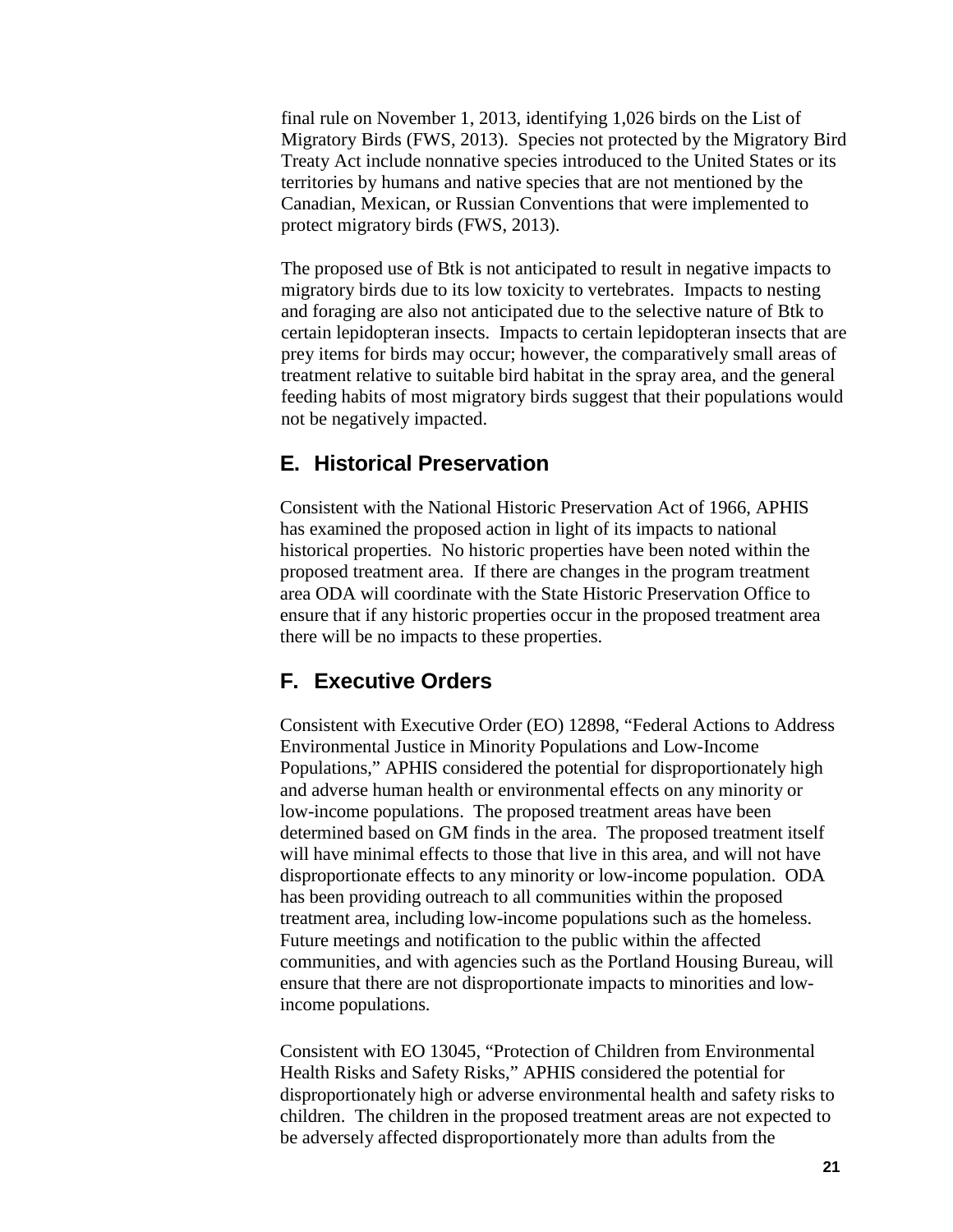proposed program actions. Available toxicity data and human health risk assessments about the potential risk of Btk have shown that children would not be at risk from the proposed treatments. Additionally, outreach and notification to the public regarding the treatments will allow concerned parents to reduce the potential for exposure during the proposed treatment dates.

Executive Order 13175, "Consultation and Coordination with Indian Tribal Governments" was issued to ensure that there would be "meaningful consultation and collaboration with tribal officials in the development of Federal policies that have tribal implications…". Ceded tribal lands within the proposed treatment area were identified and a request for consultation was submitted to the affected tribes on February 4, 2016.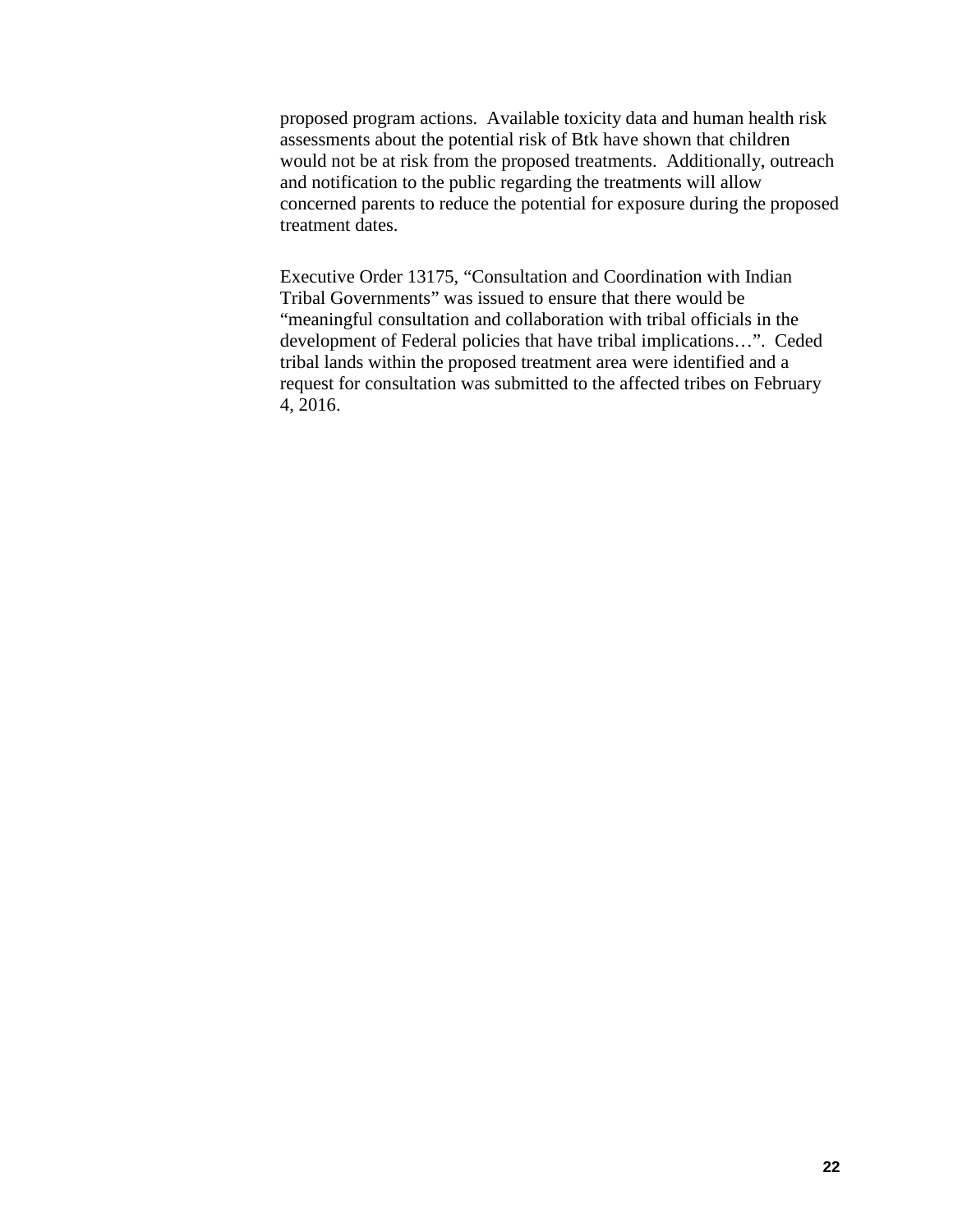# <span id="page-25-0"></span>**VII. Listing of Agencies and Persons Consulted**

National Marine Fisheries Service 510 Desmond Drive SE, Suite 103 Lacey, WA 9853

Oregon Department of Agriculture Plant Division 635 Capitol St. NE Salem, OR 97301

Port of Portland 7200 NE Airport Way Portland, OR 97218

Portland Metro Conservation Program 600 NE Grand Ave Portland, OR 97232

City of Portland Bureau of Environmental Services and Portland Parks and Recreation Portland, OR 97232

U.S. Department of Agriculture Animal and Plant Health Inspection Service Plant Protection and Quarantine Plant Health Programs 4700 River Road, Unit 134 Riverdale, MD 20737

U.S. Department of Agriculture Animal and Plant Health Inspection Service Plant Protection and Quarantine 6135 NE  $80^{th}$  Avenue Portland, OR 97218

U.S. Department of Agriculture Animal and Plant Health Inspection Service Policy and Program Development Environmental and Risk Analysis Services 4700 River Road, Unit 149 Riverdale, MD 20737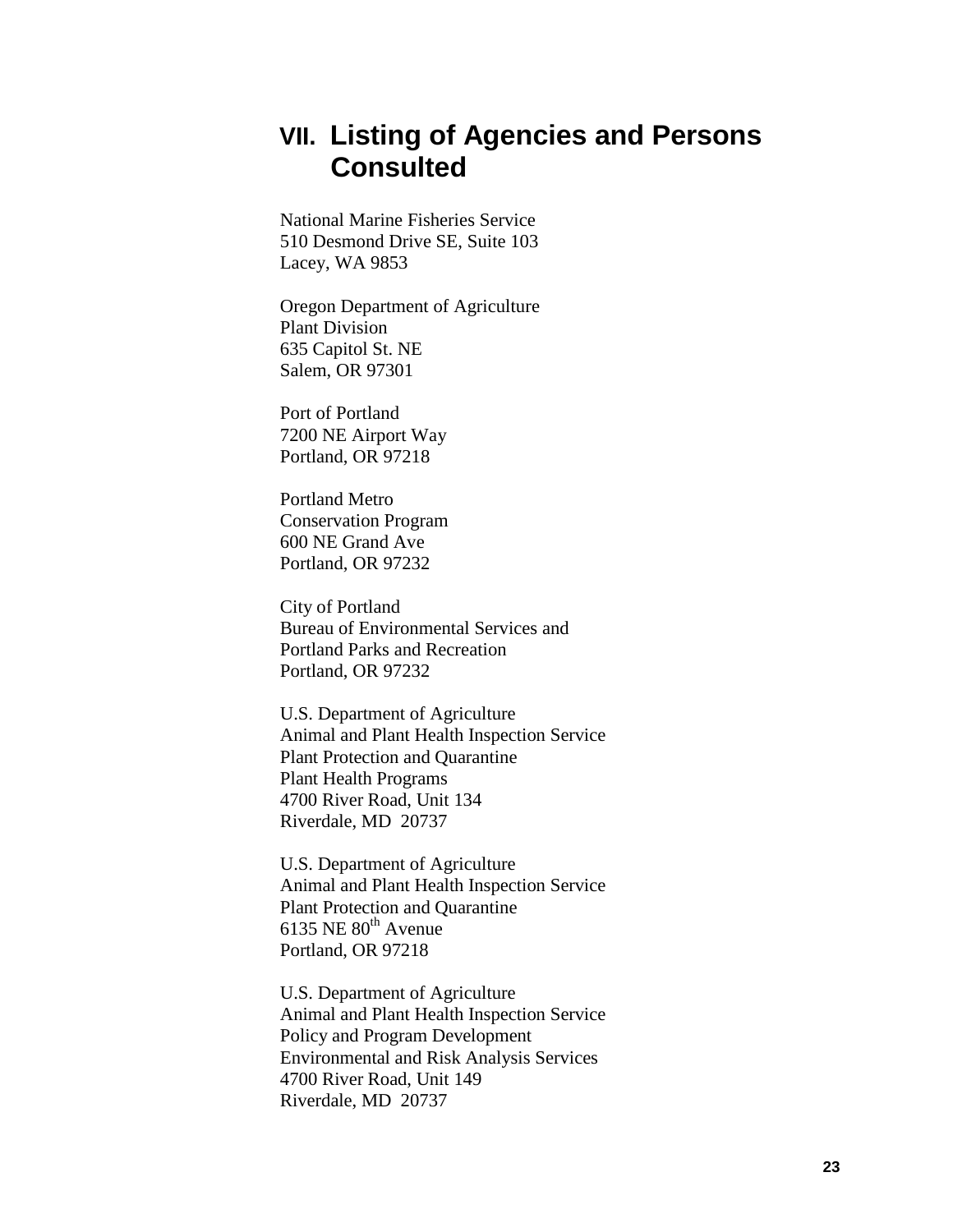U.S. Fish and Wildlife Service Division of Migratory Birds 911 Ne  $11<sup>th</sup>$  Avenue Portland, OR 97232

U.S. Fish and Wildlife Service 2600 SE 98<sup>th</sup> Ave. Suite 100 Portland, OR 97266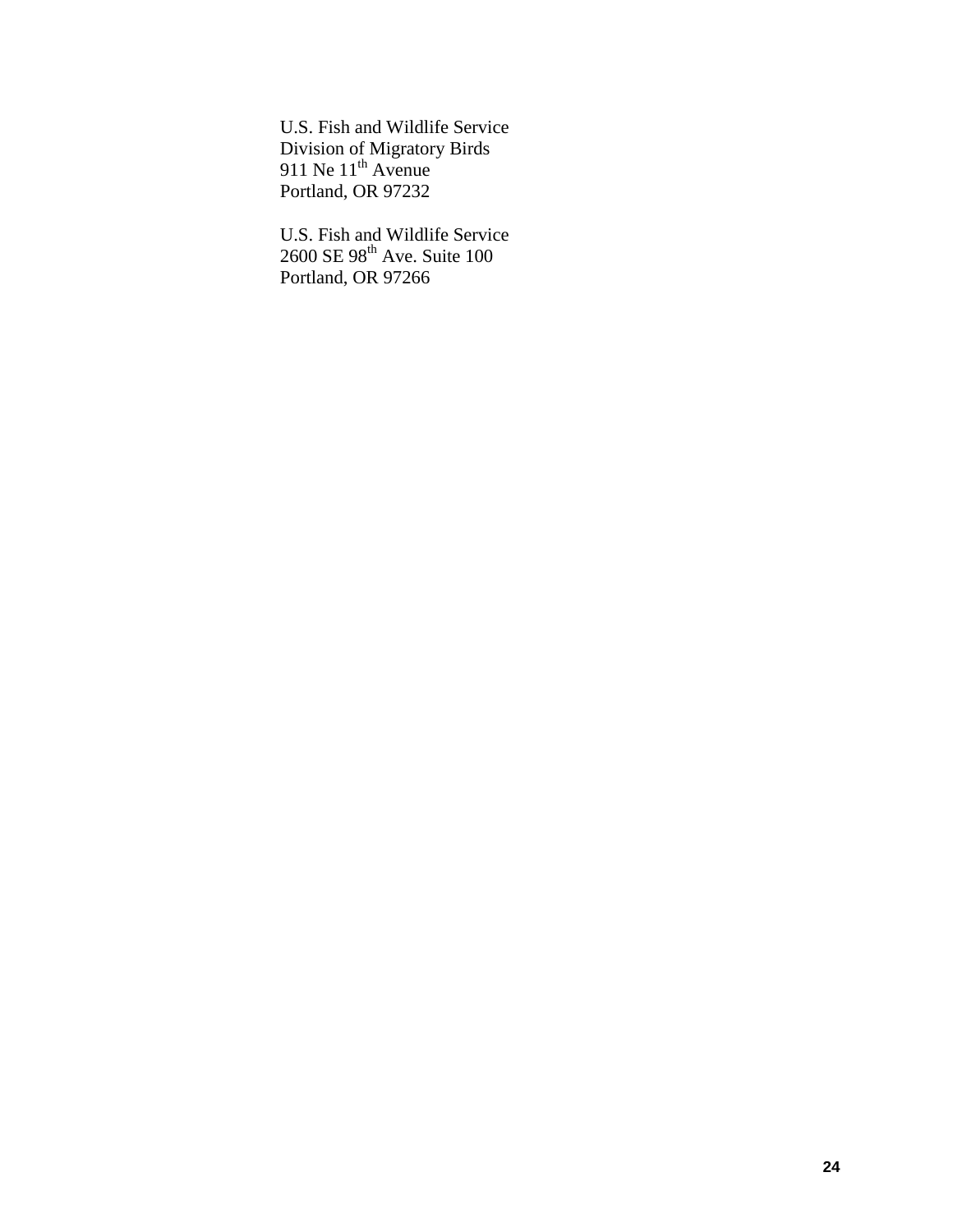# <span id="page-27-0"></span>**VIII. References**

Aer'Aqua Medicine, 2001. Health surveillance following Operation Evergreen: a programme to eradicate the White Spotted Tussock Moth from Eastern suburbs of Auckland. Report to the Ministry of Agriculture and Forestry. Auckland 1, New Zealand. 85pp.

Auckland District Health Board, 2002. Health risk assessment of the 2002 aerial spray eradication programme for the painted apple moth in some western suburbs of Auckland. A Report to the Ministry of Agriculture and Forestry. Prepared by: Public Health Service, Auckland District Health Board, Auckland, New Zealand. 83 pp.

Bailey, J., Scott-Dupree, C., Harris, R., Tolman, J., and Harris, B., 2005. Contact and oral toxicity to honey bees (*Apis mellifera*) of agents registered for use for sweet corn insect control in Ontario, Canada. Apidologie. 36:623–633.

Belloco, M.I., Bendell, J.F., and Cadogan, B.L., 1992. Effects of the insecticide *Bacillus thuringiensis* on *Sorex cinereus* (masked shrew) populations, diet, and prey selection in a jack pine plantation in northern Ontario. Can. J. Zool. 70:505–510.

Blackmore, H., 2003. Painted apple moth eradication campaign West Auckland. Interim Report of the Community-based Health and Incident Monitoring of the Aerial Spray Programme. January–December 2002.

CDC – see Center for Disease Control

Center for Disease Control, 2006. Surveillance for foodborne-disease outbreaks—United States, 1998—2002. MMWR Surveillance Summaries. 11/10/2006. 55:10 (1–34). [Online]. Available[:](http://www.cdc.gov/mmwr/preview/mmwrhtml/ss5510a1.htm?s_cid=ss5510a1_e) [http://www.cdc.gov/mmwr/preview/mmwrhtml/ss5510a1.htm?s\\_cid=ss55](http://www.cdc.gov/mmwr/preview/mmwrhtml/ss5510a1.htm?s_cid=ss5510a1_e) [10a1\\_e](http://www.cdc.gov/mmwr/preview/mmwrhtml/ss5510a1.htm?s_cid=ss5510a1_e)

City of Portland. 2013. Hayden Natural Resource Inventory - Draft. Bureau of Planning and Sustainability. [Online]. http://www.portlandoregon.gov/bps/article/443945

City of Portland. 2016. Portland Parks and Recreation. [Online]. Available: http://www.portlandoregon.gov/parks/finder/index.cfm?ShowResults=yes &SubAreas=2.

Cooper, D., 1994. *Bacillus thuringiensis* toxins and mode of action. Agric., Ecosystems and Env. 49:21–26.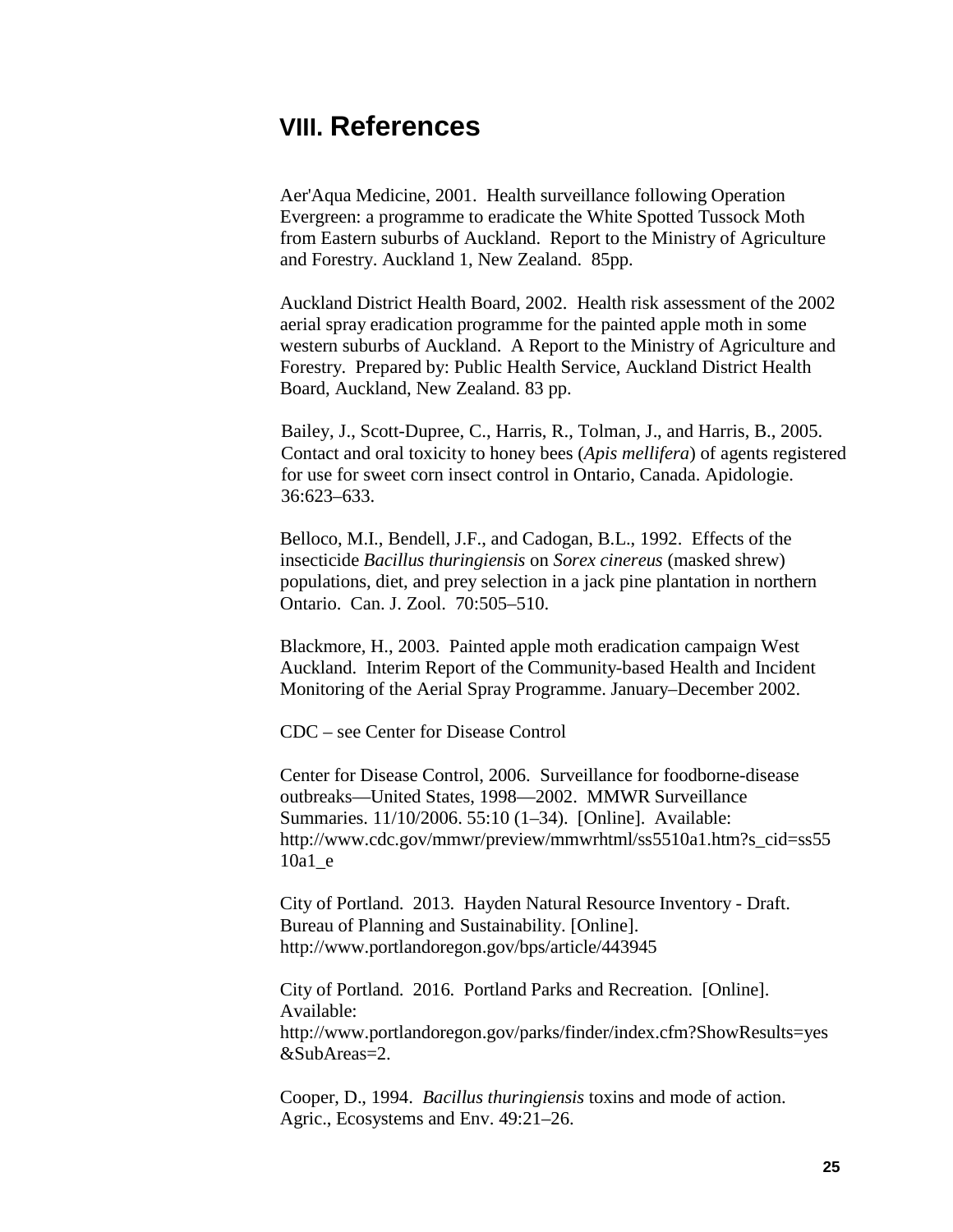Cox, G.W., 1999. Eastern forests: The dark side of forest biodiversity, pp. 96–109, Alien species in North America and Hawaii: Impacts on natural ecosystems. Island Press.

Damgaard, P.H., 1995. Diarrhoeal enterotoxin production by strains of *Bacillus thuringiensis* isolated from commercial *Bacillus thuringiensis*based insecticides. FEMS Immun. Med. Microbiol. 12:245–250.

Duan, J.J., Marvier, M., Huesing, J., Dively, G. and Huang, Z.Y.. 2008. A meta-analysis of effects of Bt crops on honey bees (Hymenoptera: Apidae). PLoS ONE 3(1): e1415. doi:10.1371/journal.pone.0001415.

EPA—See U.S. Environmental Protection Agency

Federici, B.A., and Siegel, J.P., 2008. Safety assessment of *Bacillus thuringiensis* and Bt crops used in insect control. *In*: Food Safety of Proteins in Agricultural Biotechnology. Chapter 3:45–102. Ed. B,G,

FWS – See U.S. Fish and Wildlife Service.

Ginsberg, C., 2006. Aerial spraying of *Bacillus thuringiensis kurstaki* (Btk). J. Pest. Reform. 26(2):13–16.

Glare, T.R. and O'Callaghan, M., 2000. *Bacillus thuringiensis*: Biology, ecology and safety. John Wiley & Sons, Ltd., New York, 350 pp.

Goven, J., Kerns, T., Quijano, R.F., and Wihongi, D., 2007. Report of the March 2006 People's inquiry into the impacts and effects of aerial spraying pesticide over urban areas of Auckland. 117 pp.

Green, M., Heumann, M., Sokolow, R., Foster, L.R., Bryant, R., and Skeels, M., 1990. Public health implications of the microbial pesticide Bacillus thuringiensis: an epidemiological study, Oregon, 1985–86. Am. J. Public Health. 80:848–852.

Innes, D.G.L., and Bendell, J.F., 1989. The effects on small mammal populations of aerial applications of *Bacillus thuringiensis*, fenitrothion, and Matacil® used against jack pine budworm in Ontario. Can. J. Zool. 67:1318–1323.

Kreutzweiser, D.P., Holmes, S.B., Capell, S.S., and Eichenberg, D.C., 1992. Lethal and sublethal effects of *Bacillus thuringiensis* var. *kurstaki* on aquatic insects in laboratory bioassays and outdoor stream channels. Bull, Environ. Contam. Toxicol. 49:252–257.

Logan, J.A., Regniere, J., and Powell, J.A., 2003. Assessing the impacts of global warming on forest pest dynamics. Frontiers in Ecol. and the Environ. 1: 130–137.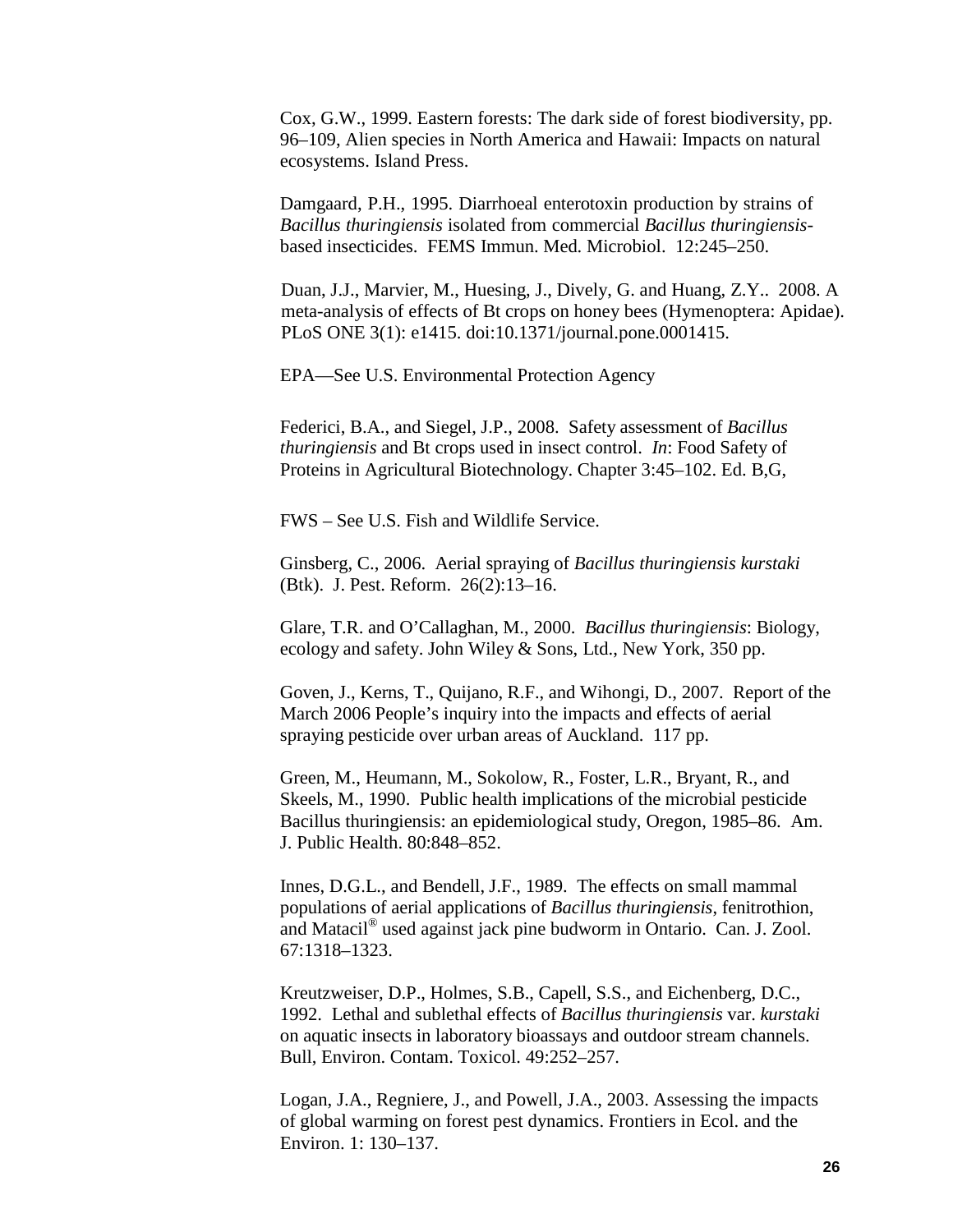Manderino, R., Crist, T.O., and Haynes, K.J., 2014. Lepidopteraspecific insecticide used to suppress gypsy moth outbreaks may benefit non-target forest Lepidoptera. Agr. Forest Ent. 16:359–368.

McClintock, J.T., Schaffer, C.R., and Sjoblad, R.D., 1995. A comparative review of the mammalian toxicity of *Bacillus thuringiensis* based pesticides. Pest. Sci. 45:95–105.

Noble, M.A. Riben, P.D., and Cook, G.J., 1992. Microbiological and epidemiological surveillance programme to monitor the health effects of Foray 48B BTK spray. Vancouver, Canada, Ministry of Forests of the Province of British Columbia. p. 1–63.

Norton, M.L., Bendell, J.F., Bendell-Young, L.I., and Leblanc, C.W., 2001. Secondary effects of the pesticide *Bacillus thuringiensis kurstaki* on chicks of spruce grouse (*Dendragapus Canadensis*). Arch. Environ. Contam. Toxicol. 41(3):369–373.

Otvos, I.S., Armstrong, H., and Conder, N., 2005. Safety of *Bacillus thuringiensis* var. *kurstaki* applications for insect control to humans and large mammals. Sixth Pacific Rim Conference on the Biotechnology of Bacillus thuringiensis and its Environmental Impact. Pp. 45–60.

Parks Canada, 2003. Western Canada Service Centre. Assessment of environmental and human health effects from proposed application of Foray® 48B in Waskesiu, Prince Albert National Park of Canada. 120 pp.

Peacock, J.W., Schweitzer, D.F., Carter, J.L., and Dubois, N.R., 1998. Laboratory assessment of the native effects of *Bacillus thuringiensis* on native Lepidoptera. Environ. Entomol. 27(2):450–457.

Pearce, M., Habbick, B., Williams, J., Eastman, M., and Newman, M., 2002. The effects of aerial spraying with *Bacillus thuringiensis kurstaki* on children with asthma. Can. J. Public Health. 93(1):21–25.

Petrie, K., Thomas, M. and Broadbent, E., 2003. Symptom complaints following aerial spraying with biological insecticide Foray 48B. New Zealand Med. J. 116(1170):1–7.

Redman, A.M., and Scriber, J.M, 2000. Competition between the gypsy moth, *Lymantria dispar*, and the northern tiger swallowtail, *Papilio candensis*: interactions mediated by host plant chemistry, pathogens, and parasitoids. Oecologia. 125:218–228.

Richardson, J.S., and Perrin, C.J., 1994. Effects of bacterial insecticide *Bacillus thuringiensis* var. *kurstaki* (Btk) on a stream benthic community. Can. J. Fish Aquatic Sci. 41:1037–1045.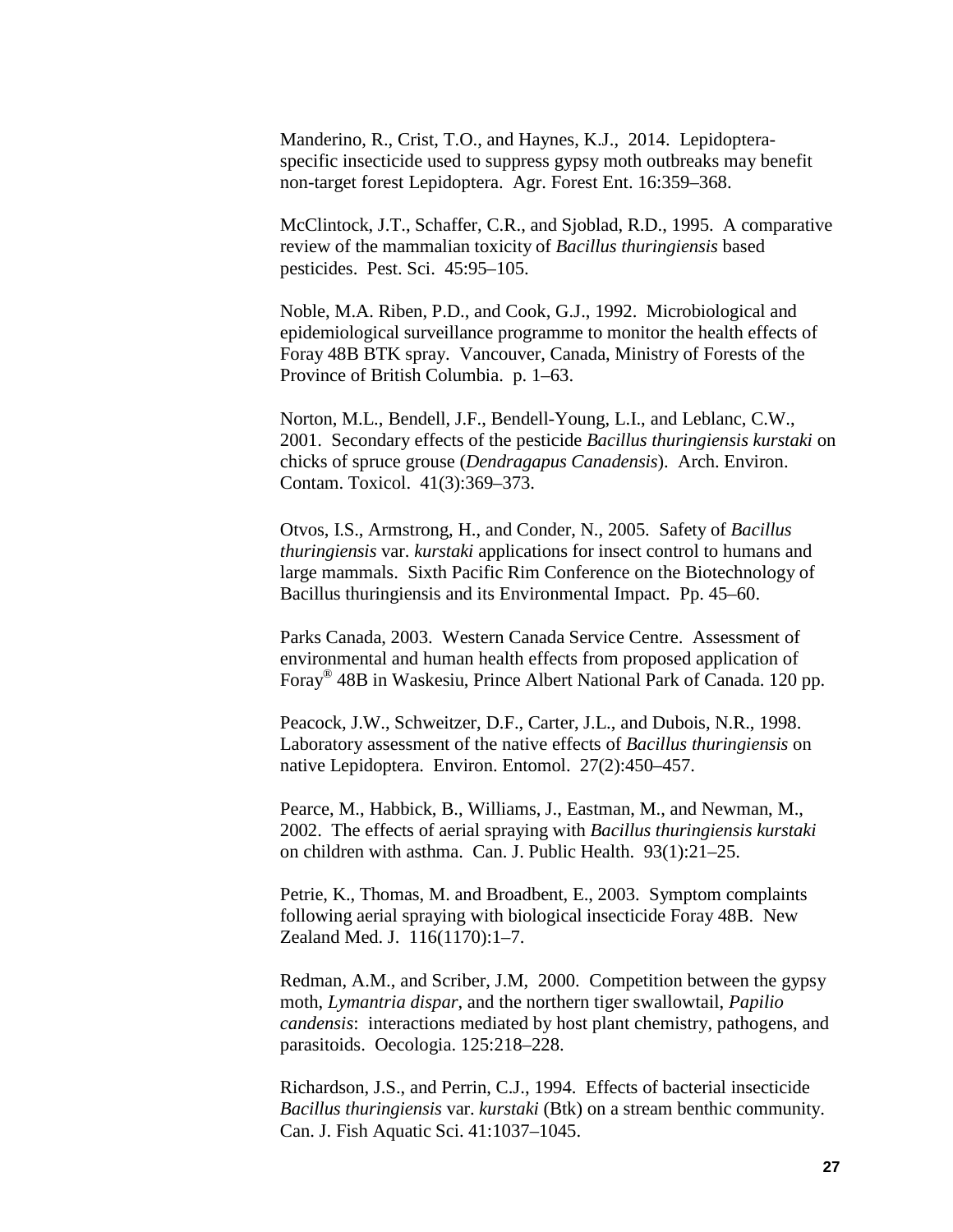Siegel, J.P., 2001. The mammalian safety of *Bacillus thuringiensis*-based insecticides. J. Invert. Pathol. 77(1):13–21.

Sterk, G., Heuts, F., Merck, N., and Bock, J., 2002. Sensitivity of nontarget arthropods and beneficial fungal species to chemical and biological plant protection products: results of laboratory and semi-field trials.  $1<sup>st</sup>$ International Symposium on Biological Control of Arthropods. 306–313.

USDA—See U.S. Department of Agriculture

U.S. Department of Agriculture, 1995. GM management in the United States: A cooperative approach. Final Environmental Impact Statement, November 1995. U.S. Forest Service and Animal and Plant Health Inspection Service.

U.S. Department of Agriculture, 2004. Control/eradication agents for the GM—Human health and ecological risk assessment for *Bacillus thuringiensis* var. *kurstaki* (*B.t.k.*) final report. U.S. Forest Service. SERA TR 03–43–05–02c. 152 pp.

U.S. Department of Agriculture, 2006. Control/eradication agents for the GM—Human health and ecological risk assessment for disparlure (a.i.) and Disrupt II formulation—revised draft. U.S. Forest Service. SERA TR 06–52–07–01a. 79 pp.

U.S. Department of Agriculture, 2008. Gypsy moth management in the United States: a cooperative approach. Draft supplemental environmental impact statement. Summary. U.S. Department of Agriculture, Newtown Square, Pennsylvania. NA–MR–01–08.

U.S. Department of Agriculture, 2012. GM management in the United States: A cooperative approach. Supplemental Final Environmental Impact Statement, August 2012. U.S. Forest Service and Animal and Plant Health Inspection Service.

U.S. Department of Agriculture. 2015. Technical Working Group for the Asian Gypsy Moth [Online]. Available: https://www.aphis.usda.gov/plant\_health/plant\_pest\_info/gypsy\_moth /downloads/agm-twg.pdf. [2016, January 11].

U.S. Environmental Protection Agency, 1998. Office of Prevention, Pesticides and Toxic Substances. Reregristration eligibility decision: *Bacillus thuringiensis*. EPA738–R–98–004. 170 pp.

U.S. Environmental Protection Agency, 2004. Lepidopteran pheromones fact sheet. [Online]. Available: http://www3.epa.gov/pesticides/chem\_search/reg\_actions/registration/fs\_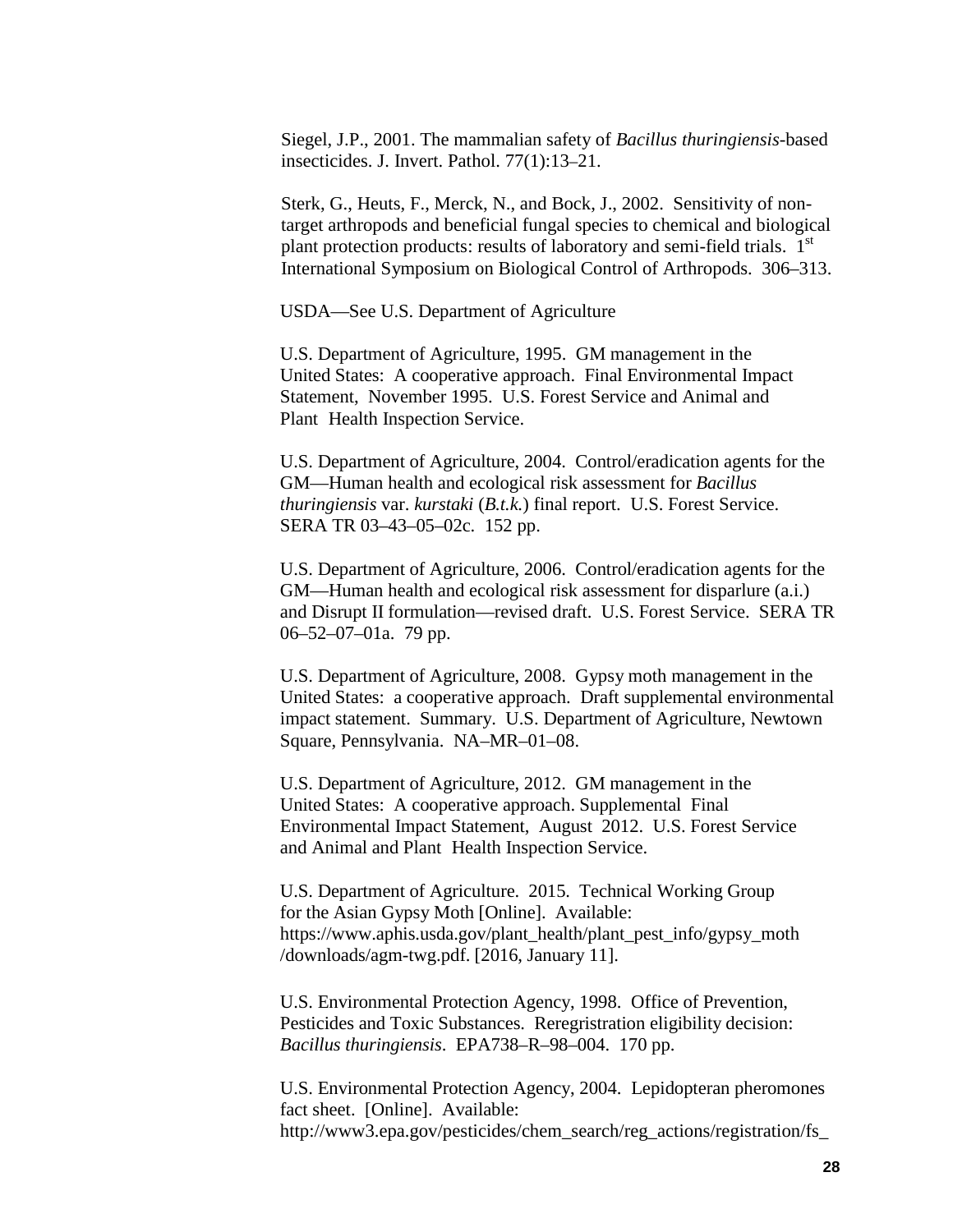G-113\_01-Sep-01.pdf [2016, Jan. 5].

U.S. Environmental Protection Agency, 2016. Waterbody Quality Assessement Report. [Online]. Available: http://ofmpub.epa.gov/waters10/attains\_waterbody.control?p\_list\_id=OR1 227713456445\_0\_9.8&p\_report\_type=T&p\_cycle=2004. [2016, January 6].

U.S. Fish and Wildlife Service. 2007. National Bald Eagle Management Guidelines. 23 pp.

U.S. Fish and Wildlife Service. 2013. General provisions: revised list of migratory birds. Federal Register: 65844-65864.

U.S. Fish and Wildlife Service. 2016. Current Service recommendations for monitoring of bald eagle nests in the Pacific Region – Unpublished draft. 6 pp.

Valent, 2011. Material Safety Data Sheet - Foray® 48B. Issued 10/17/11. 6 pp.

Wilcks, A., Hansen, B.M., Hendriksen, N.B., and Licht, T.R., 2006. Persistence of *Bacillus thuringiensis* bioinsecticides in the gut of human flora associated rats. FEMS Immunol. Med. Microbiol. 48:410–418.

WHO—See World Health Organization

World Health Organization, 1999. Environmental health criteria: microbial pest control agent—*Bacillus thuringiensis*. 125 pp.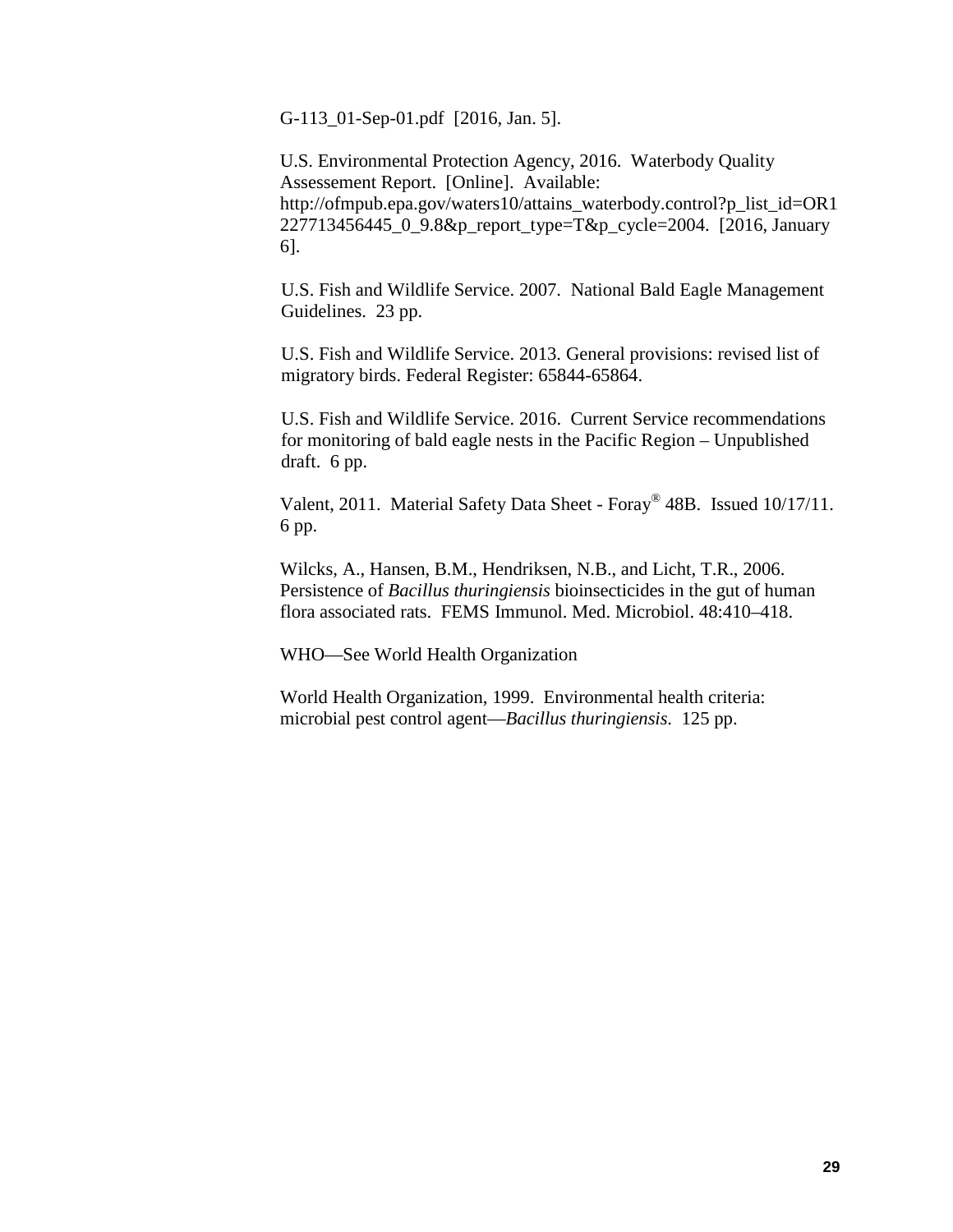# **Appendix A. Response to comments received regarding the Oregon Gypsy Moth Environmental Assessment.**

Comment: A comment was received stating that an Environmental Impact Statement should be prepared for the proposed spray.

Response: The U.S. Department of Agriculture prepared an Environmental Impact Statement (EIS) in 1995, as well as a supplement to the EIS that was published in 2012. The Oregon Gypsy Moth Environmental Assessment (EA) was tiered to the analysis in both EISs. This information was summarized under the Purpose and Need section of the EA.

Comment: A comment was received that the two alternatives evaluated in the EA, no action and the preferred alternative, were insufficient and that other alternatives should have been evaluated.

Response: The EA was tiered to the analysis conducted in the programmatic EIS which evaluated seven treatment alternatives. This information was summarized under the Alternatives section in the EA.

Comment: Comments were received asking why aerial treatments are needed over the proposed area when only a handful of gypsy moths have been detected.

Response: The numbers of moths that have been captured in traps to date do not represent the total number of moths that may be in the area. Gypsy moth traps are designed to only capture male moths and do not attract female moths. Male moths captured in traps are most likely the result of a reproducing population in the Portland area. Female Asian gypsy moths are strong fliers with an individual moth having the capacity to lay approximately 1000 eggs in multiple egg masses. Females may move a distance and lay egg masses that result in caterpillars in areas beyond where adult male moths were captured. The larger area proposed for treatment is needed so that those caterpillars are exposed to the treatments, ensuring eradication and prevention of the further spread of Asian gypsy moth. *Bacillus thuringiensis kurstaki* (Btk) is only effective against the caterpillar stage of the insect. Spot treating areas would leave host plant material and caterpillars untreated and would result in the further spread of Asian gypsy moth. Ineffective treatments at these sites would also result in additional pesticide applications over a greater area because of establishment and spread of the insect to other parts of the state. The proposed treatments are recommendations from a technical working group of experts assembled to provide guidance on eradication of gypsy moth in Oregon and Washington.

Comment: Two comments were received that a safer alternative insecticide, such as NEEM, should be used instead of *Bacillus thuringiensis kurstaki* (Btk) to control gypsy moth.

Response: NEEM, which contains the active ingredient azadirachtin, is currently not registered by the Environmental Protection Agency (EPA) for use against gypsy moth and has not been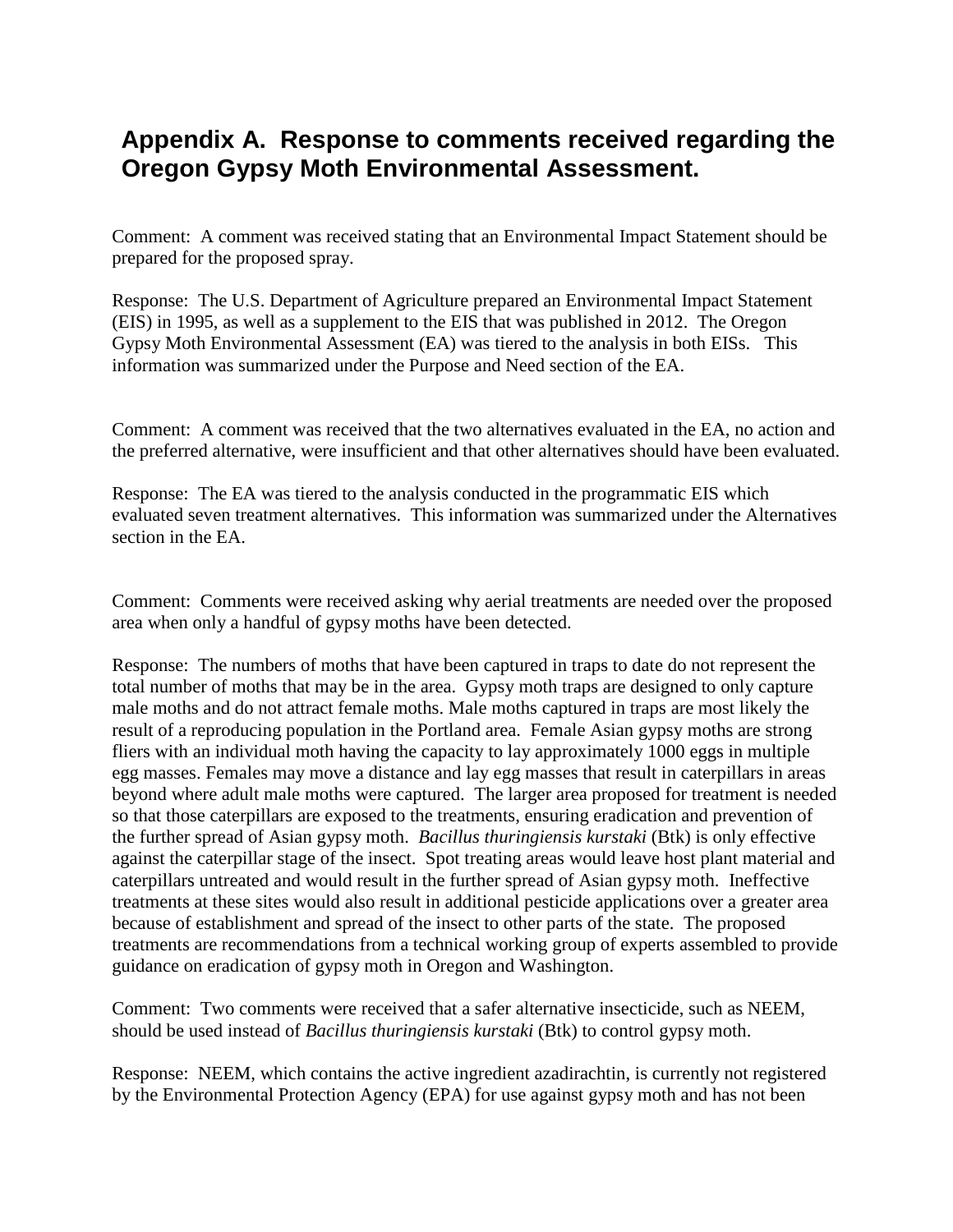proven to be effective against gypsy moth when used alone. As such, NEEM was not evaluated in the Environmental Impact Statements that have been prepared for the gypsy moth program, and referenced in the Oregon Gypsy Moth Environmental Assessment. In addition azadirachtin is comparable in toxicity, or in some cases more toxic to non-target organisms when compared to Btk, suggesting that it may not be a safer alternative.

Comment: Multiple comments were received regarding the potential human health impact related to genetically engineered crops that contain the Bt protein.

Response: The proposed application for gypsy moth in Oregon will use a liquid formulation, Foray<sup>®</sup> 48B, and is not genetically modified nor will it be incorporated into plants. No genetically modified organisms (GMOs) are proposed for use in the gypsy moth program. Information regarding the risk of GMOs was provided as part of a public comment; however, those documents are not applicable because that technology is not being proposed for use in the gypsy moth program.

Comment: A comment was received that the release of sterile male gypsy moths should be used in the proposed gypsy moth program.

Response: Some work with sterile insect technology using gypsy moths has occurred, but due to biological and logistical constraints, the technology has not been developed for commercial application.

Comment: A comment was received stating that pheromone and light traps should be used as an alternative to the proposed treatments.

Response: Pheromone traps are currently being used in the gypsy moth program as a means to detect the presence of gypsy moths in the area. The pheromone traps are designed to attract adult male moths and would not be effective in trapping adult female moths or any gypsy moth caterpillars. Light traps have not been demonstrated to be an effective eradication tool and would attract many non-target insects as well. The Btk applications are being timed to occur during a time when the gypsy moth larvae are most susceptible and to minimize impacts to other non-target invertebrates, including other moths and butterflies.

Comment: Several comments were received regarding concerns about the potential human health impacts of aerial Btk sprays, in particular sensitive individuals such as those with compromised immune systems, the elderly, and children.

Response: The Oregon Gypsy Moth Environmental Assessment summarized information to date that suggests that Btk will not impact human health. The EIS that was prepared for the program, including an analysis of Btk risks to human health and the environment, shows very low risk to human health, including sensitive individuals. These results are consistent with the analysis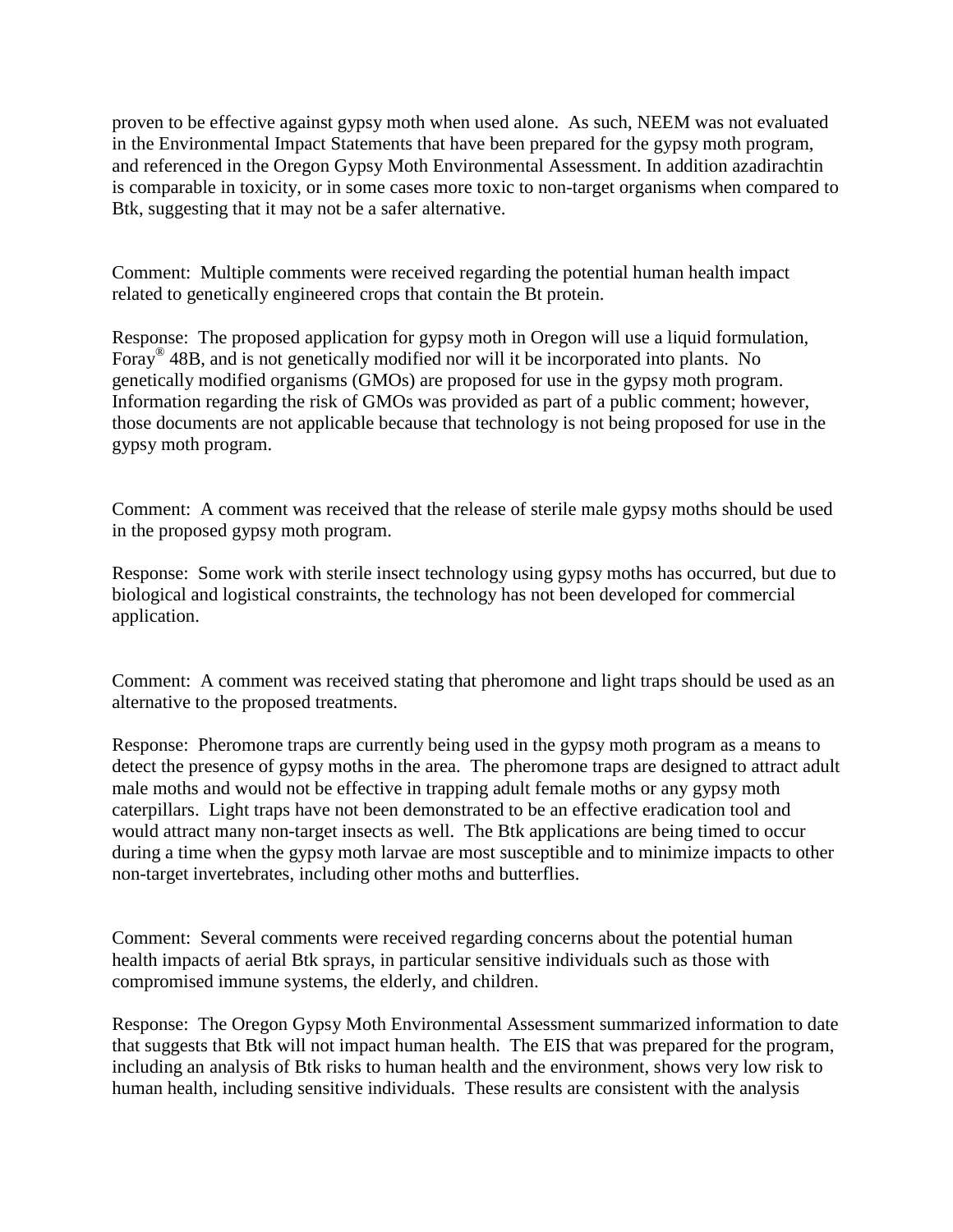conducted by other countries that have used Btk in similar types of applications, as well as with the World Health Organization, and are cited in the EIS and EA. Additional information about Btk and human health is available from the Oregon Health Authority at: [https://public.health.oregon.gov/HealthyEnvironments/HealthyNeighborhoods/Pesticides/Pages/](https://public.health.oregon.gov/HealthyEnvironments/HealthyNeighborhoods/Pesticides/Pages/btkfacts.aspx) [btkfacts.aspx](https://public.health.oregon.gov/HealthyEnvironments/HealthyNeighborhoods/Pesticides/Pages/btkfacts.aspx) and from the Washington State Department of Agriculture at: <http://agr.wa.gov/PlantsInsects/InsectPests/GypsyMoth/Btk/BtkandHumanHealth.aspx>**.**

Comment: A comment was received asking how low income groups, such as the homeless, will be notified of treatments.

Response: As stated in the EA, the Oregon Department of Agriculture (ODA) is working with the Portland city parks, local food banks and advocacy groups to provide outreach to the homeless about the proposed treatments. These efforts will continue prior to and during the proposed treatments.

Comment: A comment was received that adequate notification to the public, including residents and businesses has not occurred, in particular in the St. John's community.

Response: ODA mailed notifications about the planned program to all residents within the proposed treatment area, either directly to the owner listed in the tax-lot information, or to current residents of each street address. In addition ODA is using social media and providing direct contact with neighborhood associations as well as other media sources to provide outreach to residents and business owners in the proposed treatment area. ODA published announcements in the NW Examiner and St. Johns Review announcing public meetings that were held on February 17 and 20, 2016 at James John Elementary to discuss the planned gypsy moth program. ODA and USDA, APHIS met with the St. Johns Neighborhood Association on February 8, 2016 to make a presentation regarding the proposed program and answer questions from residents and business owners. A second meeting was held with the St. Johns Neighborhood Association on March 14, 2016 with ODA and USDA, APHIS providing additional information about the treatments and answering questions from the approximately 50 attendees, including representatives from the St. Johns Tree Team, Sitton Elementary School, Occupy St. Johns, and other community organizers. ODA published a notice of availability for the EA in the Oregonian from February 12-14, 2016. Oregon State University also conducted three workshops as part of its Oregon Forest Pest Detectors Program to familiarize the public with gypsy moth biology and control. These workshops were offered at the St. Johns Community Center on February 26, 27, and March 3, 2016. These additional outreach and notification activities will be added to the section of the final EA that summarized previous outreach activities.

Comment: A comment was received that applications of Btk would result in impacts to all moths and butterflies, as well as other pollinators and insect predators.

Response: Applications of Btk in the proposed program are designed to correlate with the most sensitive life stage of the gypsy moth. Other native moths and butterflies will be at different life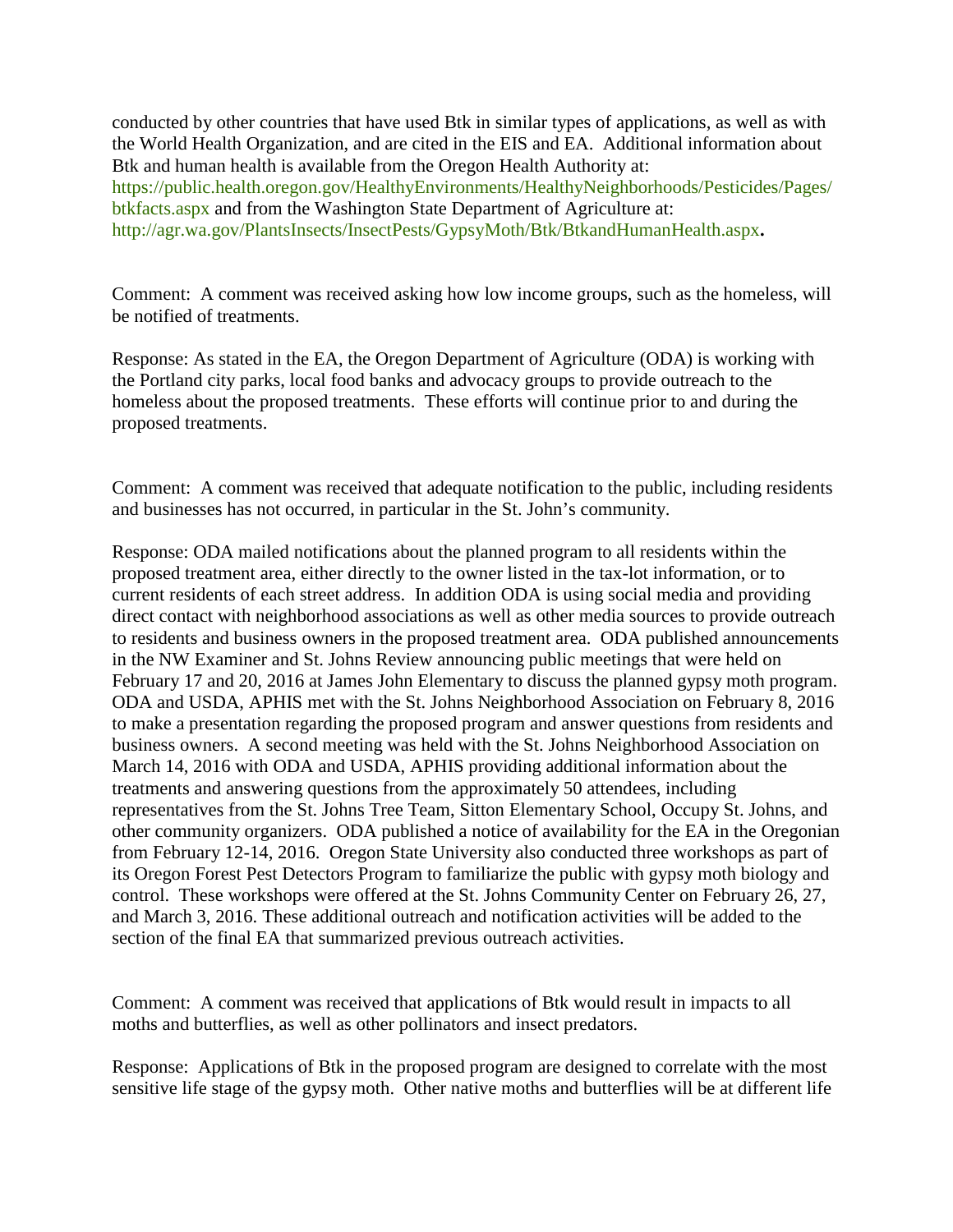stages that will result in less of an effect than is expected for the gypsy moth. In addition, not all moths and butterflies have the same sensitivity based on available toxicity data for other larval moths and butterflies. The variability in sensitivity between different moths and butterflies, as well differences between life stages, will reduce the impacts to native moths and butterflies. There may be some impacts to native moths and butterflies but because of the range of sensitivities to Btk, the different life stages for other moths and butterflies present during application, and the area of treatment, the impacts would be expected to be short term. Available effects data summarized in the EA and EIS demonstrate that Btk is not anticipated to have significant impacts to pollinators or insect predators under the proposed applications. Predators and parasites that may attack gypsy moth would not be impacted by the eradication of gypsy moth because their native hosts would be present.

Comment: Multiple comments were received regarding human health concerns about the other ingredients that are present in the Foray® 48B formulation.

Response: The formulation of Btk proposed for use in the gypsy moth program is Foray<sup>®</sup> 48B, which is registered with the EPA by Valent BioSciences. The formulation contains approximately 87.35% other ingredients. The other ingredients are not known because that information is considered confidential business information under the Federal Insecticide, Fungicide, and Rodenticide Act which is the federal legislation that is used to register pesticides. Available toxicity data for the formulation shows acute effects are similar to Btk when tested alone, with oral, dermal, and inhalation toxicity values categorized as practically non-toxic. The formulation may be a mild irritant to the eye but this typically applies to applicators or workers who would be handling the concentrated material. EPA does evaluate the other ingredients in formulations to determine if there are risks to human health and the environment. The label requirements for Foray<sup>®</sup> 48B do not suggest that the other ingredients are more hazardous than Btk at the concentrations present in the formulation. The proposed formulation is registered for use in organic crop production by the Organic Materials Review Institute (OMRI). OMRI is an independent third party nonprofit organization that evaluates the materials used in producing pesticides, as well as other end use products, to determine if they meet the criteria to be considered organic.

Comment: A comment was received stating that the amount of Btk being used in the program is overkill based on the amount of cabbage looper units listed on the Material Safety Data Sheet.

Response: The use of cabbage looper units (CLU) on the Material Safety Data Sheet and the label does not correlate to the number of individual moths that would be killed in a spray. The use of CLUs is a way to measure the potency of a formulation. The application rates on the label presented in ounces per acre are the effective rates that Foray® 48B should be applied based on the potency of the formulation. Deviating from the labelled rates violates the Federal Fungicide, Insecticide, and Rodenticide Act, and could result in ineffective treatments, leading to the establishment and spread of gypsy moth that would require additional pesticide treatments over an even broader area.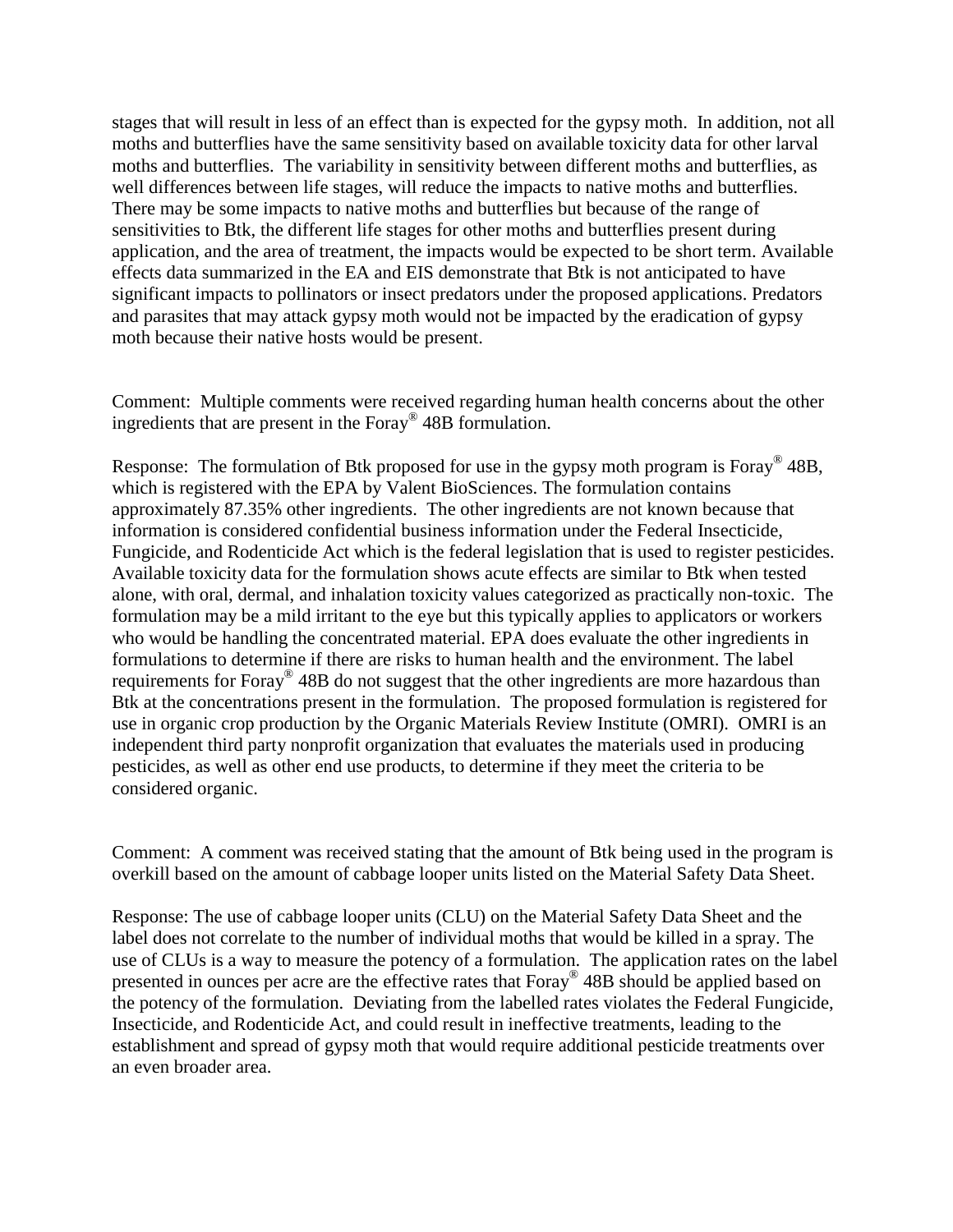Comment: A comment was received requesting information about how residents will be notified when a treatment is made.

Response: ODA will send out a mailer prior to treatment to all households in the treatment area with information about the gypsy moth eradication applications. There will also be notifications about the applications published in the St. Johns Review. ODA will also use robo-calls, text messaging, and email notifications for those residents and business owners who sign up to receive electronic notices. ODA will post notifications about the treatment on their website and Twitter and Facebook accounts. There will also be physical postings using highway and street signs to notify residents and business owners in and around the proposed treatment area.

Comment: A comment was received regarding concerns about the potential impacts to pet health.

Response: As summarized in the EA and analyzed in greater detail in the EIS, the impacts to pets such as birds, cats, and dogs from the proposed treatments will be very low. Direct exposure during treatment, or from grooming or ingesting food or water after treatment, is not expected to result in adverse impacts. Btk has very low acute and chronic toxicity to birds and mammals, suggesting that there is not a feasible exposure scenario where they could ingest or inhale enough Btk to result in adverse effects. For concerned citizens, they may choose to keep pets indoors during the treatments to minimize exposure and further reduce risk.

Comment: A comment was received stating that all shipping containers and vessels coming into the Port of Portland should be fumigated to prevent the introduction of gypsy moth.

Response: The fumigation of all vessels and containers that originate from areas where Asian gypsy moth can occur would not be feasible and would not be 100% effective. Other measures, such as inspections and other control measures are also in place to reduce the likelihood of the introduction of Asian gypsy moth into the United States.

Comment: Two comments were received that requested a citizen patrol group be organized to look for visual effects of gypsy moth damage.

Response: Visual confirmation of gypsy moth damage would only occur once the population is allowed to increase to numbers that reduce the likelihood of successful eradication. ODA uses pheromone traps which are a much more sensitive indicator of the presence of gypsy moth. Early detection of gypsy moth is critical in being able to implement a successful eradication program.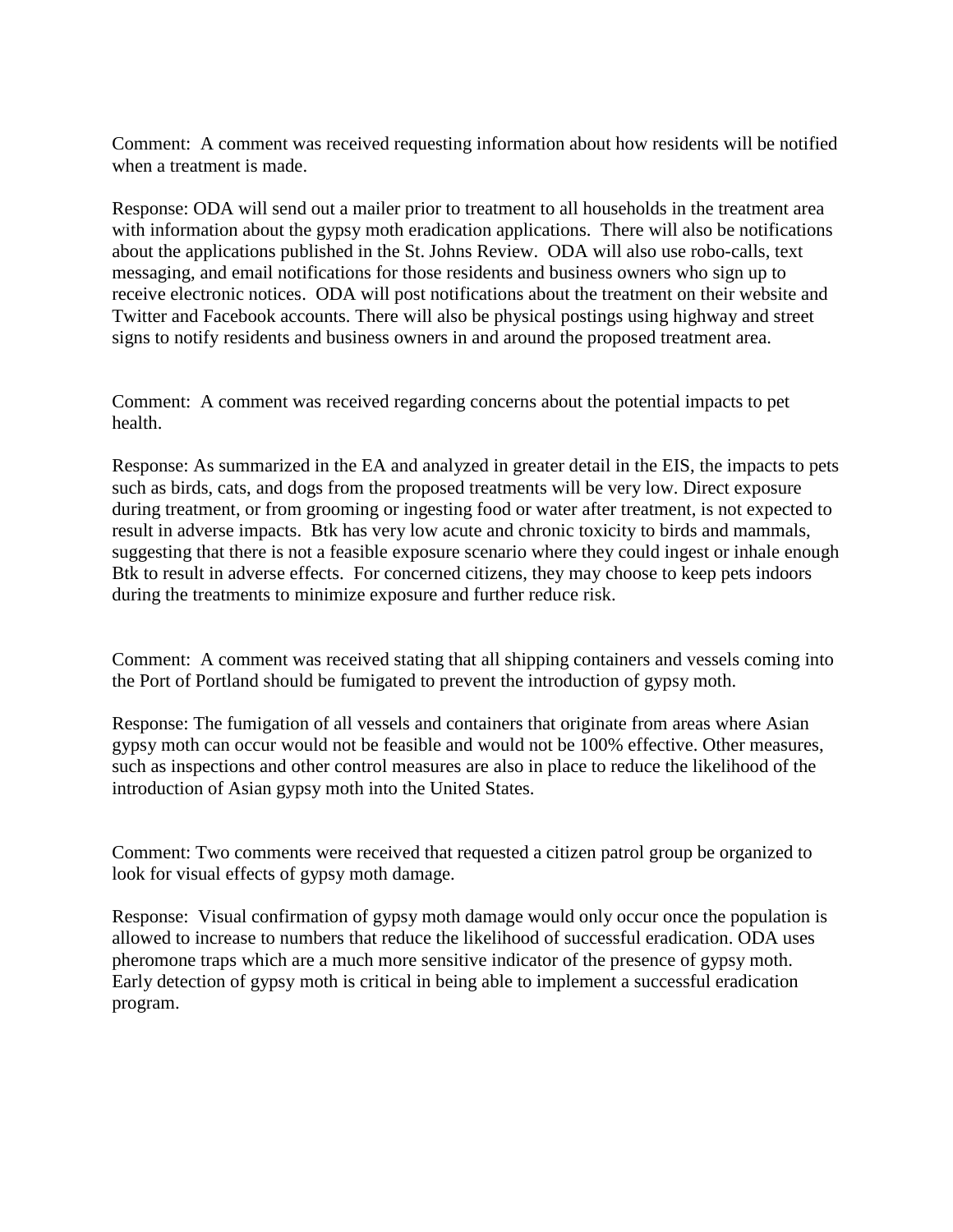Comment: Comments were received that the proposed use of Foray® is "off-label" and considered an illegal application.

Response: The proposed use pattern for the use of Foray<sup>®</sup> is a legal and labelled use that has been registered by the U.S. Environmental Protection Agency. The label states use in urban, rural, and semi-rural areas for the treatment of European gypsy moth and Asian gypsy moth.

Comment: A comment was received stating that The Oregon Forestry Practice Act does not allow people, homes, livestock or waterways to be sprayed.

Response: The Oregon Forestry Practice Act applies to the management and harvest of commercial timber. The Act does require that labeled directions for chemical use are followed. The proposed applications are according to label directions. The legal authority for APHIS and ODA to eradicate the Gypsy moth, including the Asian gypsy moth, are under the Plant Protection Act and ORS 570.305, respectively.

Comment: A comment was received that the proposed spray would impact a silkworm business located four miles from the proposed spray block as well as a residence within the spray block where silkworms are being produced.

Response: The Oregon Department of Agriculture has met with the business owner to provide options for mitigating risks to silkworms that may be produced within the spray block. The business address is located four miles away from the proposed spray block and would not receive any treatments.

Comment: A comment was received stating that there are no instructions in the Environmental Assessment on how to provide public comments.

Response: Instructions about how to comment on the Environmental Assessment were provided in the Notice of Availability that was published in the Oregonian. Information about where to send electronic copies and hard copies were provided, as well as other contact information about the program.

Comment: A comment was received about concerns of the impacts to bald eagles in the spray zone.

Response: As stated in the EA, APHIS and ODA are working with the FWS Regional Bald Eagle Coordinator regarding the protection of bald eagles from the proposed treatments. APHIS and ODA are also working with the Port of Portland, City of Portland Environmental Bureau and Portland Metro Authority regarding the location of active nests prior to the proposed treatment. No impacts to bald eagles and their food source are anticipated based on the low toxicity of Btk to birds and other non-target organisms. There is the potential for disturbance from the use of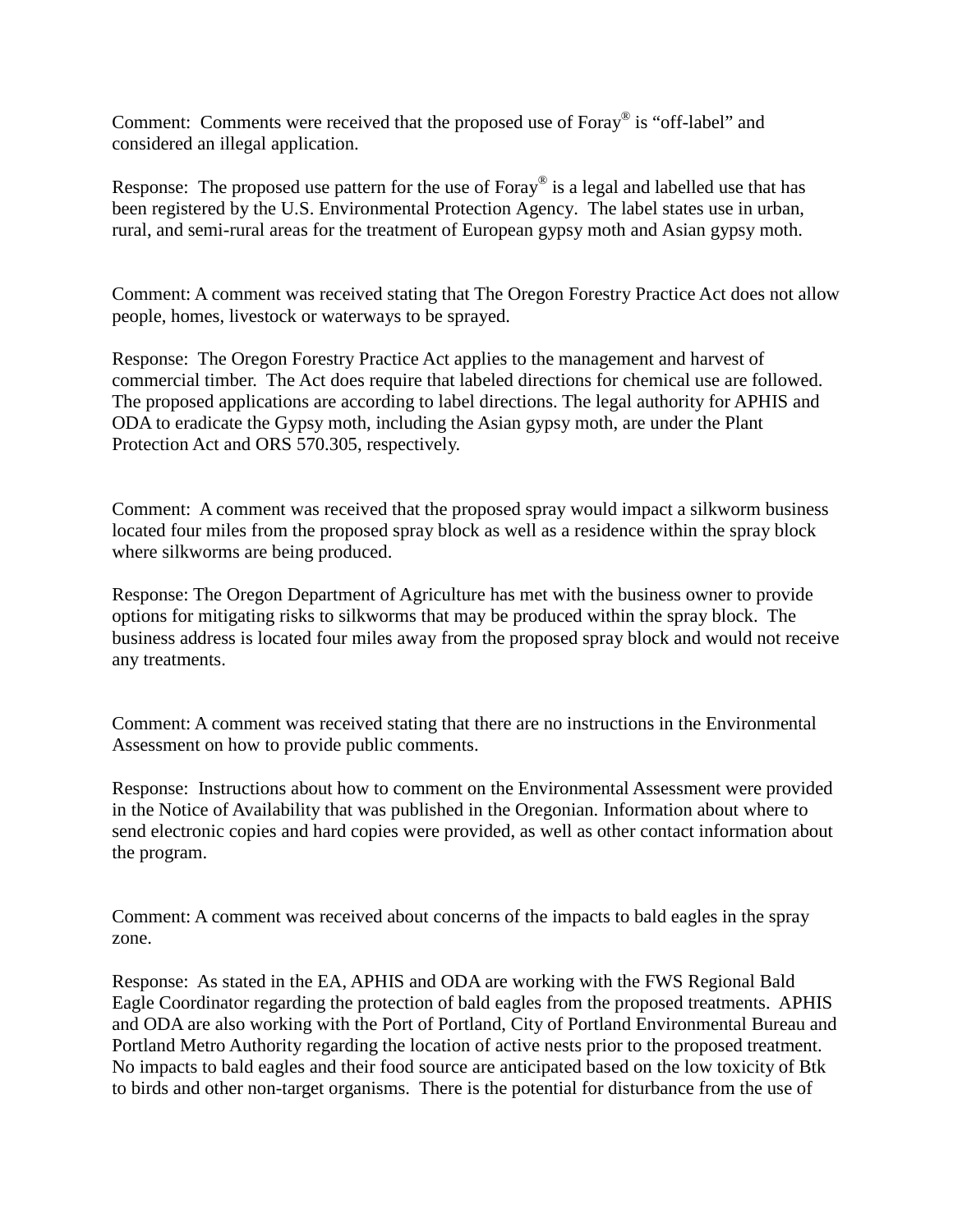low flying aircraft during application, and where feasible, APHIS and ODA will apply a no application disturbance buffer around active nests.

Comment: Comments were received about how non-English speaking residents were being notified of the proposed spray?

Response: ODA will be providing spray notice information in Spanish, Russian and Vietnamese.